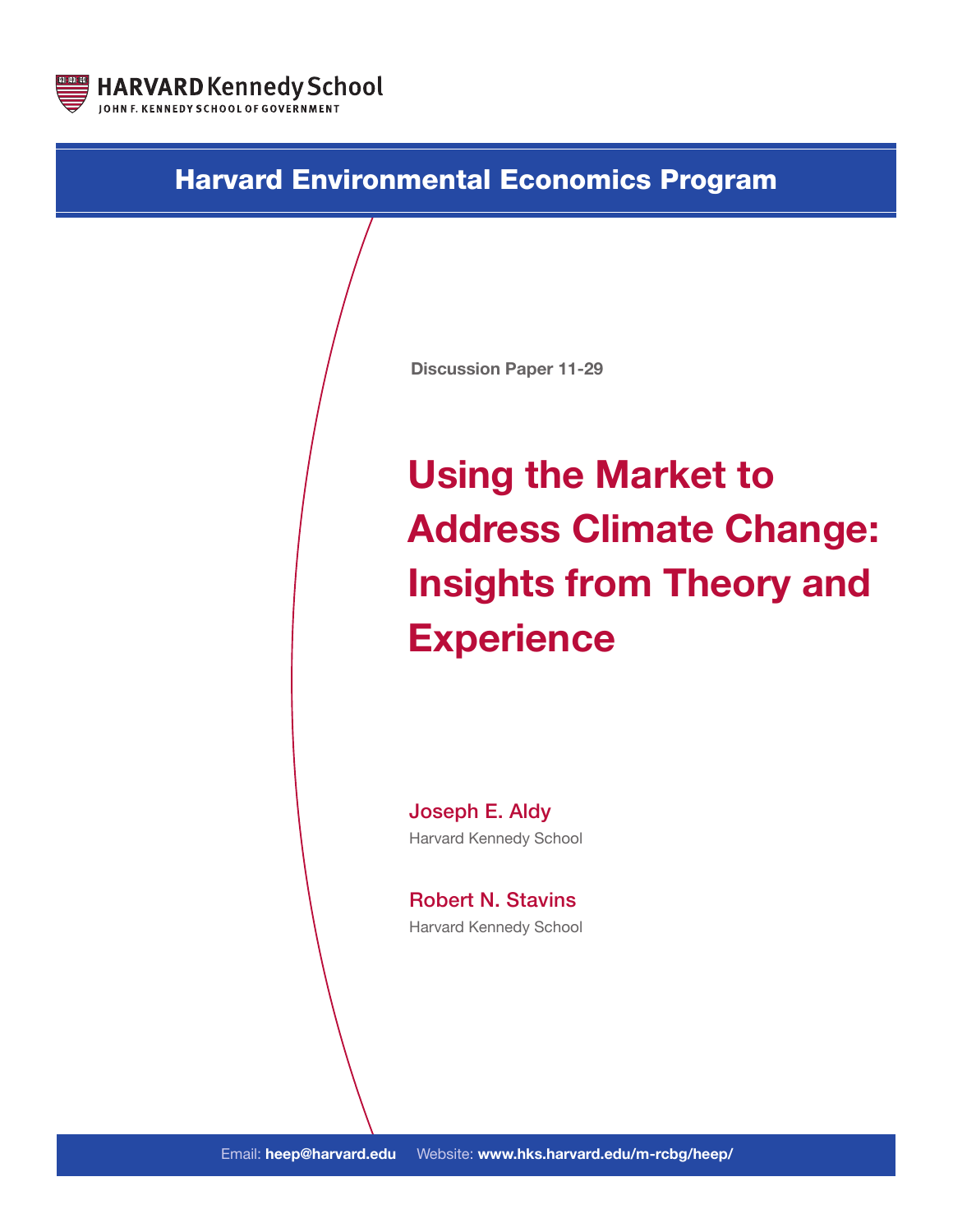#### **The Harvard Environmental Economics Program**

The Harvard Environmental Economics Program (HEEP) develops innovative answers to today's complex environmental issues, by providing a venue to bring together faculty and graduate students from across Harvard University engaged in research, teaching, and outreach in environmental and natural resource economics and related public policy. The program sponsors research projects, convenes workshops, and supports graduate education to further understanding of critical issues in environmental, natural resource, and energy economics and policy around the world.

#### **Sponsors**

The Enel Endowment for Environmental Economics, at Harvard University, provides major support for HEEP. The endowment was established in February 2007 by a generous capital gift of \$5 million from [Enel,](http://www.enel.com/en-GB/sustainability/environment/)  [SpA](http://www.enel.com/en-GB/sustainability/environment/), a progressive Italian corporation involved in energy production worldwide. HEEP is also funded in part by grants from the [Alfred P. Sloan Foundation](http://www.sloan.org/) and the James M. and Cathleen D. Stone Foundation. HEEP enjoys an institutional home in and support from the [Mossavar-Rahmani Center](http://www.ksg.harvard.edu/m-rcbg/)  [for Business and Government](http://www.ksg.harvard.edu/m-rcbg/) at Harvard Kennedy School. The Center has provided generous material support, and a number of HUCE's [Environmental Fellows](http://environment.harvard.edu/grants/fellows) and Visiting Scholars have made intellectual contributions to HEEP. HEEP is grateful for additional support from: [Shell](http://www.shell.com/), Christopher P. Kaneb (Harvard AB 1990), ClimateWorks Foundation, and the [Belfer Center for Science and](http://belfercenter.ksg.harvard.edu/index.html)  [International Affairs](http://belfercenter.ksg.harvard.edu/index.html) at the [Harvard Kennedy School](http://www.hks.harvard.edu/).

#### **Citation Information**

Aldy, Joseph E. and Robert N. Stavins. "Using the Market to Address Climate Change: Insights from Theory and Experience." Discussion Paper 2011-29, Cambridge, Mass.: Harvard Environmental Economics Program, September, 2011.

The views expressed in the Harvard Environmental Economics Program Discussion Paper Series are those of the author(s) and do not necessarily reflect those of the Harvard Kennedy School or of Harvard University. Discussion Papers have not undergone formal review and approval. Such papers are included in this series to elicit feedback and to encourage debate on important public policy challenges. Copyright belongs to the author(s). Papers may be downloaded for personal use only.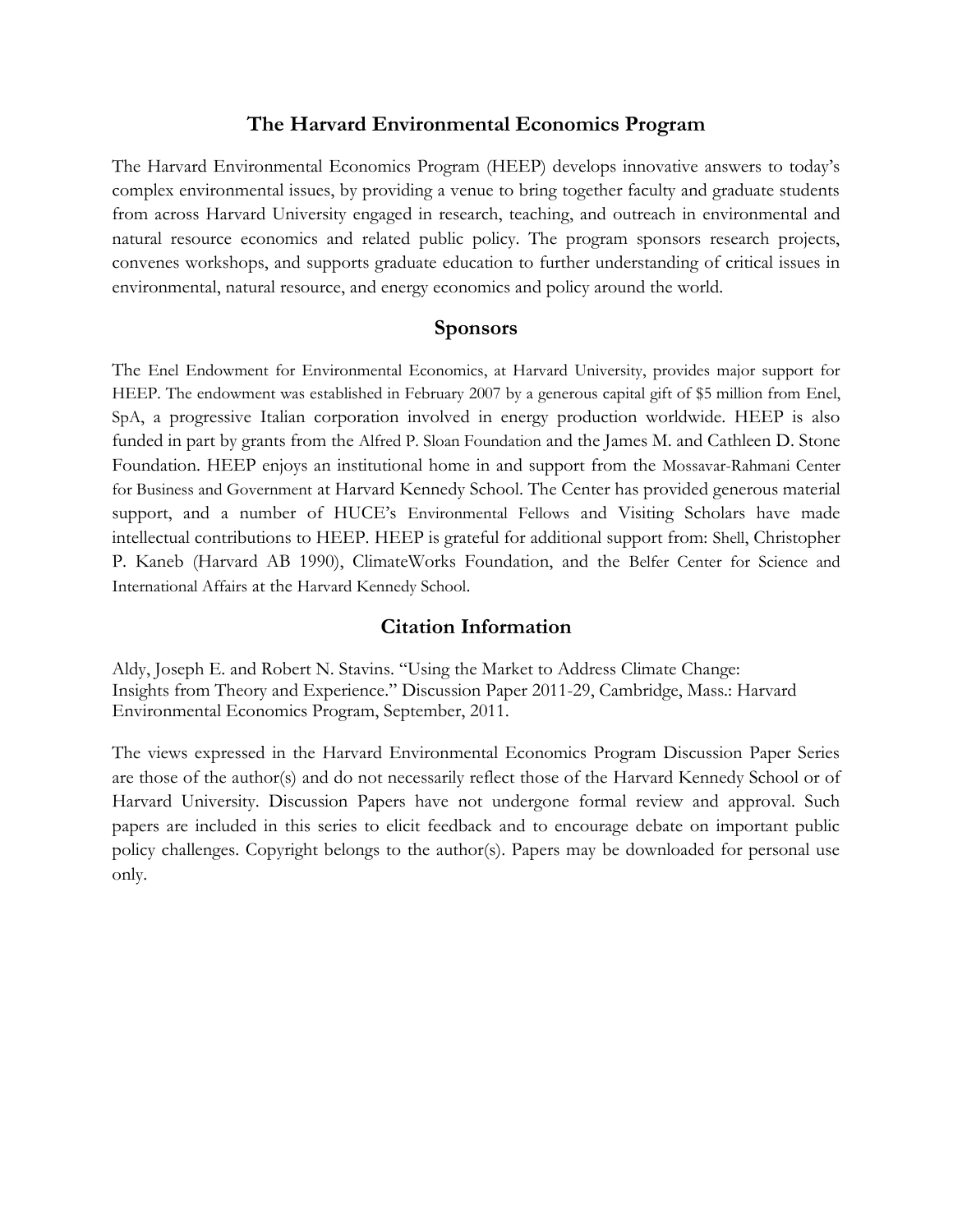## **USING THE MARKET TO ADDRESS CLIMATE CHANGE: INSIGHTS FROM THEORY AND EXPERIENCE**

**Joseph E. Aldy**

and

**Robert N. Stavins**

For a Special Issue of

*Daedalus*

Edited by Stephen Ansolabehere and Robert Fri

September 28, 2011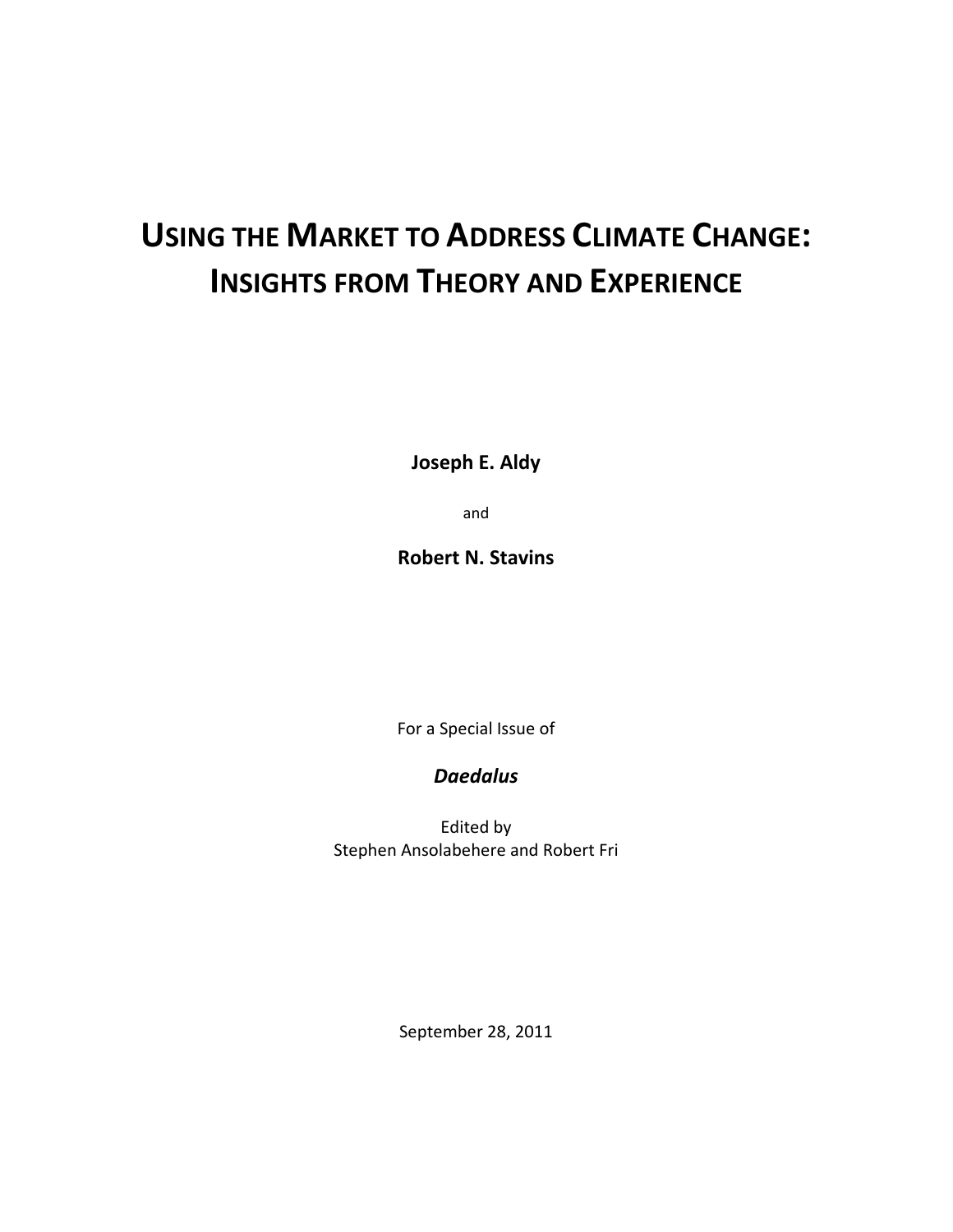#### **Using the Market to Address Climate Change: Insights from Theory and Experience**

Joseph E. Aldy and Robert N. Stavins

#### **ABSTRACT**

Emissions of greenhouse gases linked with global climate change are affected by diverse aspects of economic activity, including individual consumption, business investment, and government spending. An effective climate policy will have to modify the decision calculus for these activities in the direction of more efficient generation and use of energy, lower carbon‐ intensity of energy, and – more broadly – a more carbon‐lean economy. The only approach to doing this on a meaningful scale that would be technically feasible and cost-effective is carbon pricing, that is, market‐based climate policies that place a shadow‐price on carbon dioxide emissions. We examine alternative designs of three such instruments – carbon taxes, cap-andtrade, and clean energy standards. We note that the U.S. political response to possible market‐ based approaches to climate policy has been and will continue to be largely a function of issues and structural factors that transcend the scope of environmental and climate policy.

**Key Words:** global climate change, market-based instruments, carbon pricing, carbon taxes, cap‐and‐trade, clean energy standards

**JEL Classification Codes:** Q540, Q580, Q400, Q480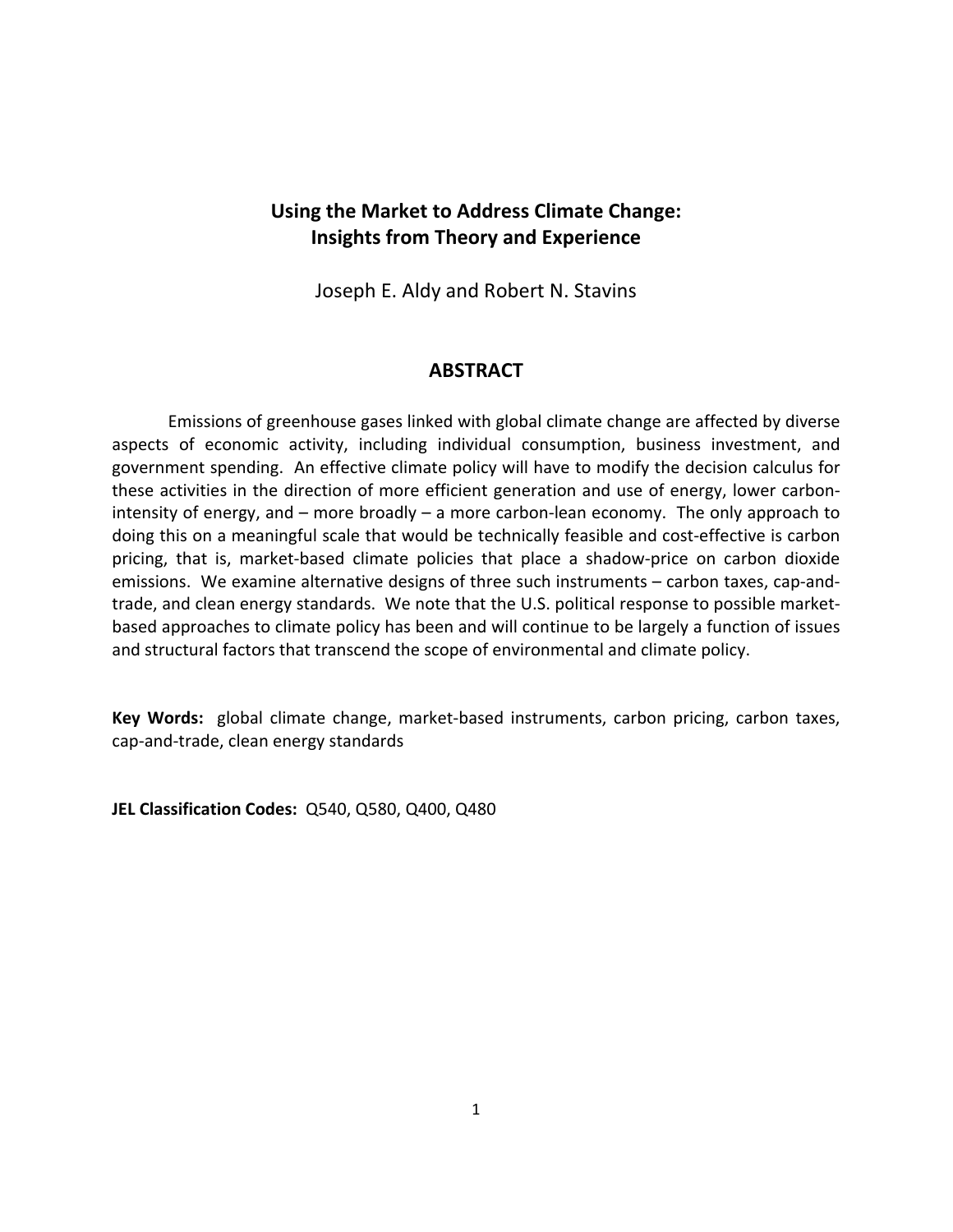#### **Using the Market to Address Climate Change: Insights from Theory and Experience** Joseph E. Aldy and Robert N. Stavins<sup>1</sup>

For a Special Issue of *Daedalus* Edited by Stephen Ansolabehere and Robert Fri

#### **1. Introduction**

Virtually all aspects of economic activity – individual consumption, business investment, and government spending – affect greenhouse gas emissions and hence the global climate. An effective climate change policy would change the decision calculus for these activities to promote more efficient generation and use of energy, lower‐carbon intensity of energy, and a more carbon‐lean economy. There are essentially three ways to accomplish this: (1) mandate businesses and individuals to change their technology and emissions performance; (2) subsidize businesses and individuals to invest in and use lower‐emitting goods and services; or (3) price the greenhouse gas externality commensurate with the harm to society that such emissions impose.

Externality pricing can promote cost-effective abatement, deliver efficient innovation incentives, avoid picking technology winners, and ameliorate, not exacerbate, government fiscal conditions. When all businesses and households face a common price per unit of greenhouse gases embodied in fuels, goods, and services, then no additional policies can lower the total cost of achieving a specified climate policy goal. By pricing carbon pollution, the government defers to private firms and individuals to find and exploit the lowest cost ways to reduce emissions and to invest in the development of new technologies, processes, and ideas that could mitigate future emissions. A variety of policy approaches fall within the concept of externality pricing, including carbon taxes, cap-and-trade, and clean energy standards.

<sup>1</sup> Aldy is Assistant Professor of Public Policy, Harvard Kennedy School; Nonresident Fellow, Resources for the Future; and Faculty Research Fellow, National Bureau of Economic Research. Stavins is Albert Pratt Professor of Business and Government, Harvard Kennedy School; University Fellow, Resources for the Future; and Research Associate, National Bureau of Economic Research.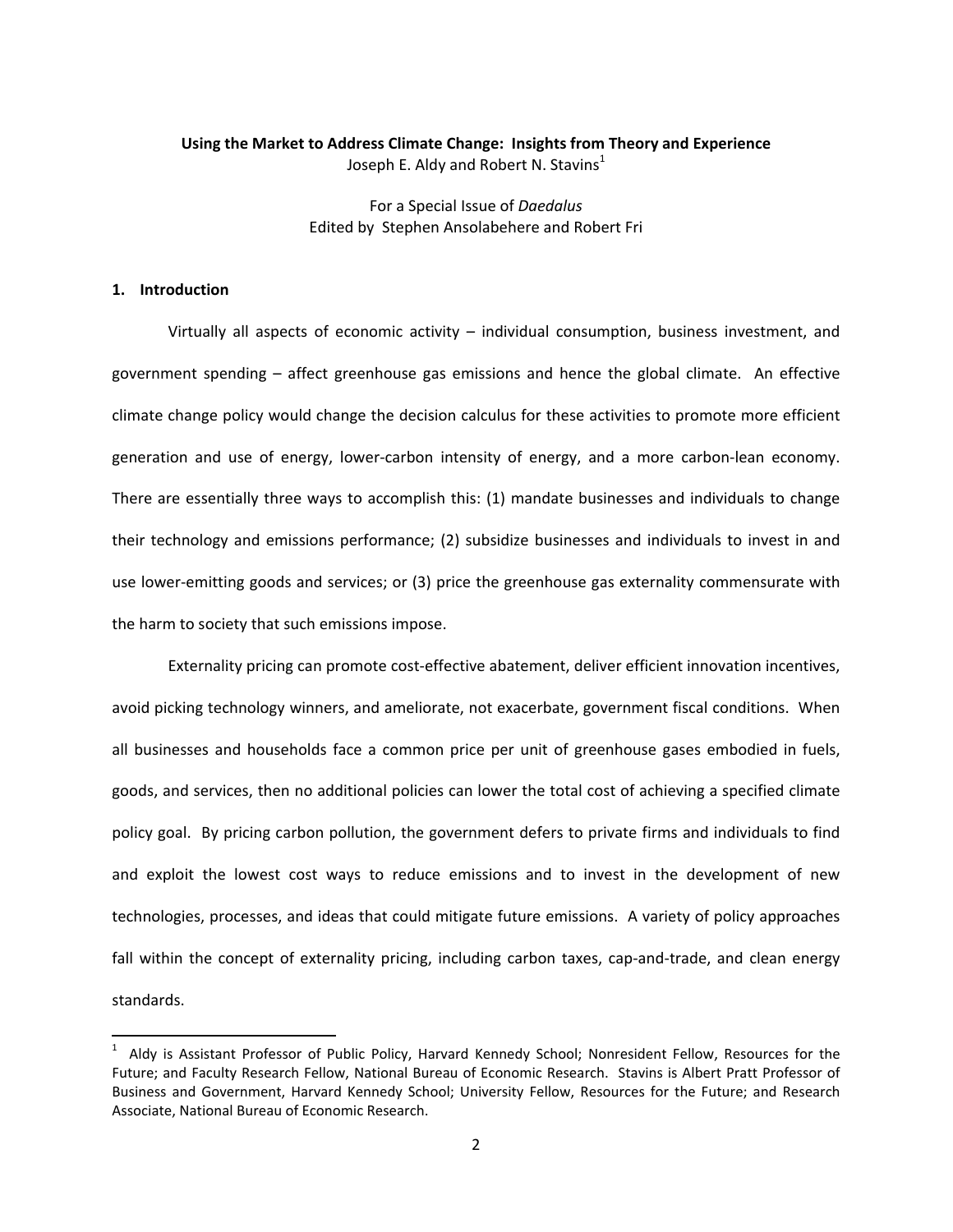In contrast, the conventional approach to environmental policy employs uniform mandates to protect environmental quality. Although uniform technology and performance standards have been effective in achieving some established environmental goals and standards, they tend to lead to non‐ cost-effective outcomes in which some firms use unduly expensive means to control pollution. In addition, conventional technology or performance standards do not provide dynamic incentives for the development, adoption, and diffusion of environmentally and economically superior control technologies. Once a firm satisfies a performance standard, it has little incentive to develop or adopt cleaner technology. Indeed, regulated firms may fear that if they adopt a superior technology, the government may tighten the standard.

Given the ubiquitous nature of greenhouse gas emissions from diverse sources, it is virtually inconceivable that a standards‐based approach could form the center‐piece of a meaningful climate policy. The substantially higher cost of a standards‐based policy may undermine support for such an approach, and securing political support may require a weakening of standards and lower environmental benefits.

Government support for lower-emitting technologies often takes the form of investment or performance subsidies. Providing such subsidies for targeting climate-friendly technologies requires revenues raised by taxing other economic activities (either contemporaneously or in the future with contemporaneous financing via deficit spending). Given the tight fiscal environment throughout the developed world, it is difficult to justify the kind of ramping up (or even continuance) of subsidies that would be necessary to change significantly the emissions intensity of economic activity.

Furthermore, by lowering the cost of energy, climate-oriented technology subsidies likely result in socially excessive levels of energy supply and consumption. Thus, subsidies can undermine incentives for efficiency and conservation and impose higher costs per ton abated than cost-effective policy alternatives. The design of subsidies in practice typically takes a technology-specific approach. By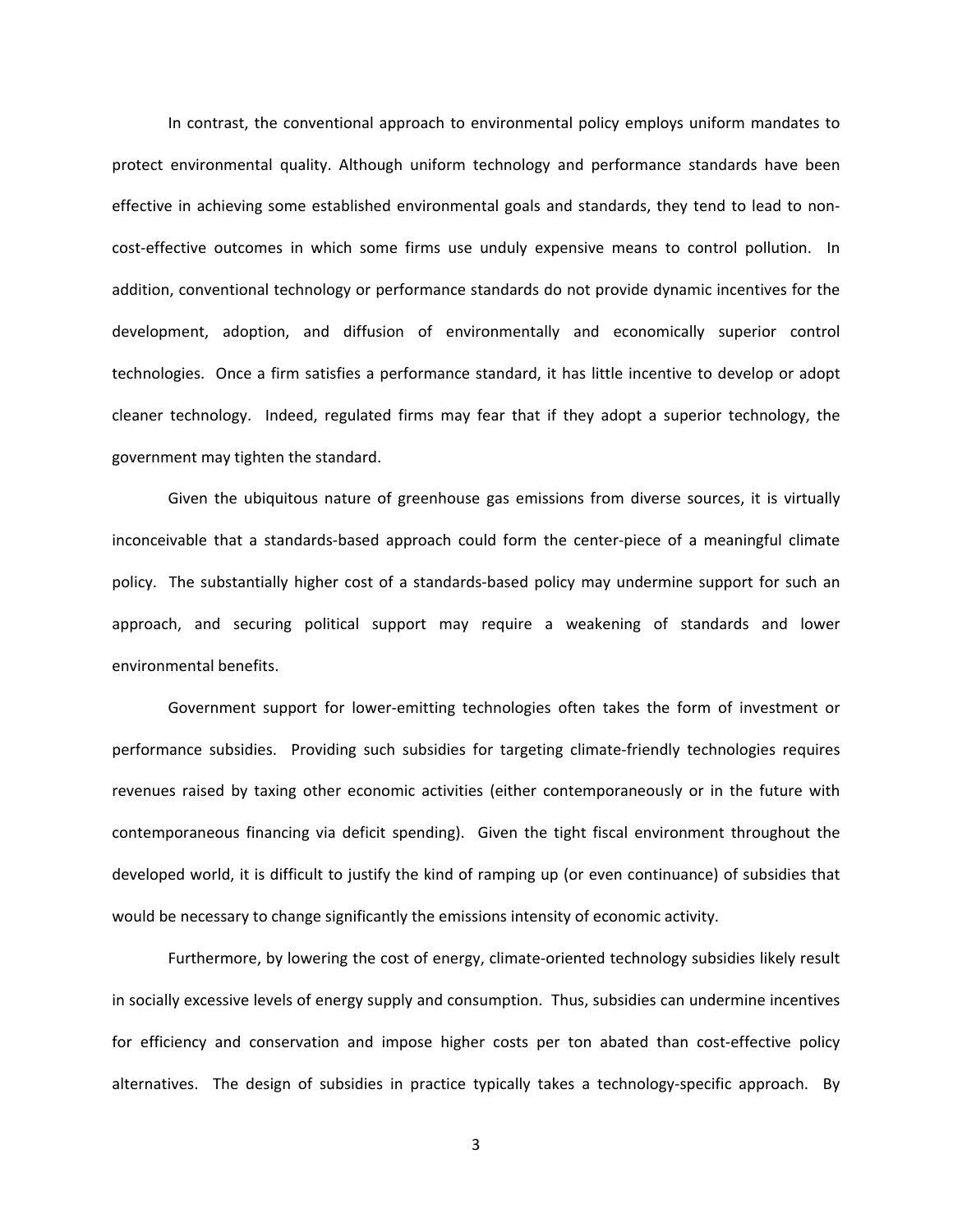picking technology winners, such an approach yields a special interest constituency focused on maintaining subsidies beyond what may be socially desirable. In picking winners, subsidies provide little incentive for the development of novel, game‐changing technologies.

In contrast with this, real-world experience demonstrates the power of markets to drive changes in the investment and use of emission-intensive technologies. The run-up in gasoline prices in 2008 resulted in a shift in the composition of new cars and trucks sold toward more fuel‐efficient vehicles, while reducing vehicles mile traveled in the existing fleet.<sup>2</sup> Likewise, electric utilities responded to the dramatic decline in natural gas prices (and decline in the relative gas‐coal price) in 2009 and 2010 by dispatching more electricity from gas plants that resulted in lower carbon dioxide ( $CO<sub>2</sub>$ ) emissions and the lowest share of U.S. power generation by coal in some four decades.<sup>3</sup> Longer-term evaluations of the impacts of energy prices on markets have found that higher prices have induced more innovation – measured by frequency and importance of patents – and increased the commercial availability of more energy-efficient products, especially among energy-intensive goods such as air conditioners and water heaters.<sup>4</sup>

Real-world experience with policies that price externalities illustrates the effectiveness of market-based instruments. So-called "congestion charges" in London, Singapore, and Stockholm have reduced traffic congestion in busy urban centers, lowered air pollution, and delivered net social benefits. The British Columbia carbon tax has reduced carbon dioxide emissions since 2008. The U.S. sulfur dioxide (SO<sub>2</sub>) cap-and-trade program cut U.S. power plant SO<sub>2</sub> emissions more than 50 percent since 1990, resulted in compliance costs one half of what they would have been under conventional

 $<sup>2</sup>$  Valerie A. Ramey and Daniel J. Vine. 2010. "Oil, Automobiles, and the U.S. Economy: How Much Have Things</sup> Really Changed? NBER Working Paper 16067.

<sup>3</sup> U.S. Energy Information Administration, *Emissions of Greenhouse Gases in the United States 2009*.

<sup>4</sup> See: David Popp, "Induced Innovation and Energy Prices" *American Economic Review* 92(1): 160‐180, and Richard G. Newell, Adam B. Jaffe, and Robert N. Stavins, "The Induced Innovation Hypothesis and Energy‐Saving Technological Change" *Quarterly Journal of Economics* 114(3): 941‐975, 1999.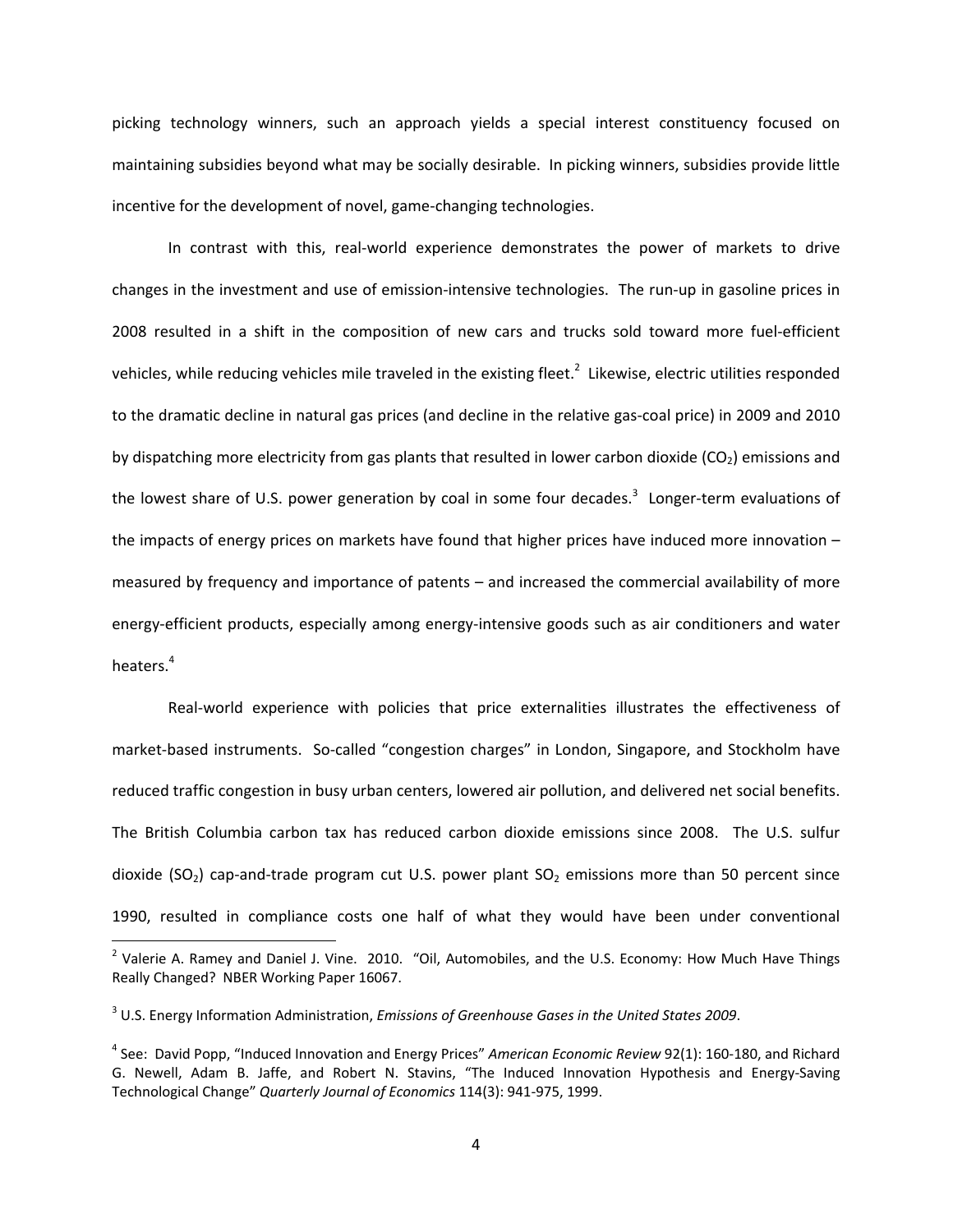regulatory mandates.<sup>5</sup> The success of the SO<sub>2</sub> allowance trading program motivated the design and implementation of the European Union's Emission Trading Scheme (EU ETS), the world's largest capand-trade program, focused on cutting  $CO<sub>2</sub>$  emissions from power plants and large manufacturing facilities throughout the Europe.<sup>6</sup> The lead phase-down of gasoline in the 1980s, by reducing the lead content per gallon of fuel, served as an early, effective example of a tradable performance standard.<sup>7</sup> These positive experiences provide motivation for considering market-based instruments – carbon taxes, cap-and-trade, and clean energy standards - as potential approaches to mitigating greenhouse gas emissions.

#### 2. **Designing a Carbon Tax**<sup>8</sup>

In principle, government imposition of a carbon tax represents the simplest way to price greenhouse gas emissions. The government could set a tax in terms of dollars per ton of  $CO<sub>2</sub>$ -equivalent on greenhouse gas emissions by all sources covered by the tax. To be cost-effective, such a tax would cover all sources, and to be efficient, the carbon price would be set equal to the marginal benefits of emission reduction, represented by estimates of the social cost of carbon.<sup>9</sup> Over time, an efficient carbon tax would increase to reflect the fact that as more greenhouse gas emissions accumulate in the atmosphere, the greater the incremental damage from one more ton of  $CO<sub>2</sub>$ . Imposing a carbon tax

<sup>&</sup>lt;sup>5</sup> Curtis Carlson, Dallas Burtraw, Maureen Cropper, and Karen Palmer. *"SO*<sub>2</sub> Control by Electric Utilities: What Are the Gains from Trade?" *Journal of Political Economy* 108(2000): 1292‐326

 $6$  A. Denny Ellerman and Barbara K. Buchner. "The European Union Emissions Trading Scheme: Origins, Allocation, and Early Results." *Review of Environmental Economics and Policy*, volume 1, number 1, winter 2007, pp. 66‐87.

<sup>7</sup> Robert N. Stavins. "Experience with Market‐Based Environmental Policy Instruments." *Handbook of Environmental Economics*, Volume I, eds. Karl‐Göran Mäler and Jeffrey Vincent, Chapter 9, pp. 355‐435. Amsterdam: Elsevier Science, 2003.

<sup>&</sup>lt;sup>8</sup> For an example of a carbon tax proposal, refer to Gilbert E. Metcalf, "A Proposal for a U.S. Carbon Tax Swap," The Hamilton Project Discussion Paper 2007‐12.

<sup>&</sup>lt;sup>9</sup> Interagency Working Group on Social Cost of Carbon, United States Government. 2010. Technical Support Document: Social Cost of Carbon for Regulatory Impact Analysis Under Executive Order 12866.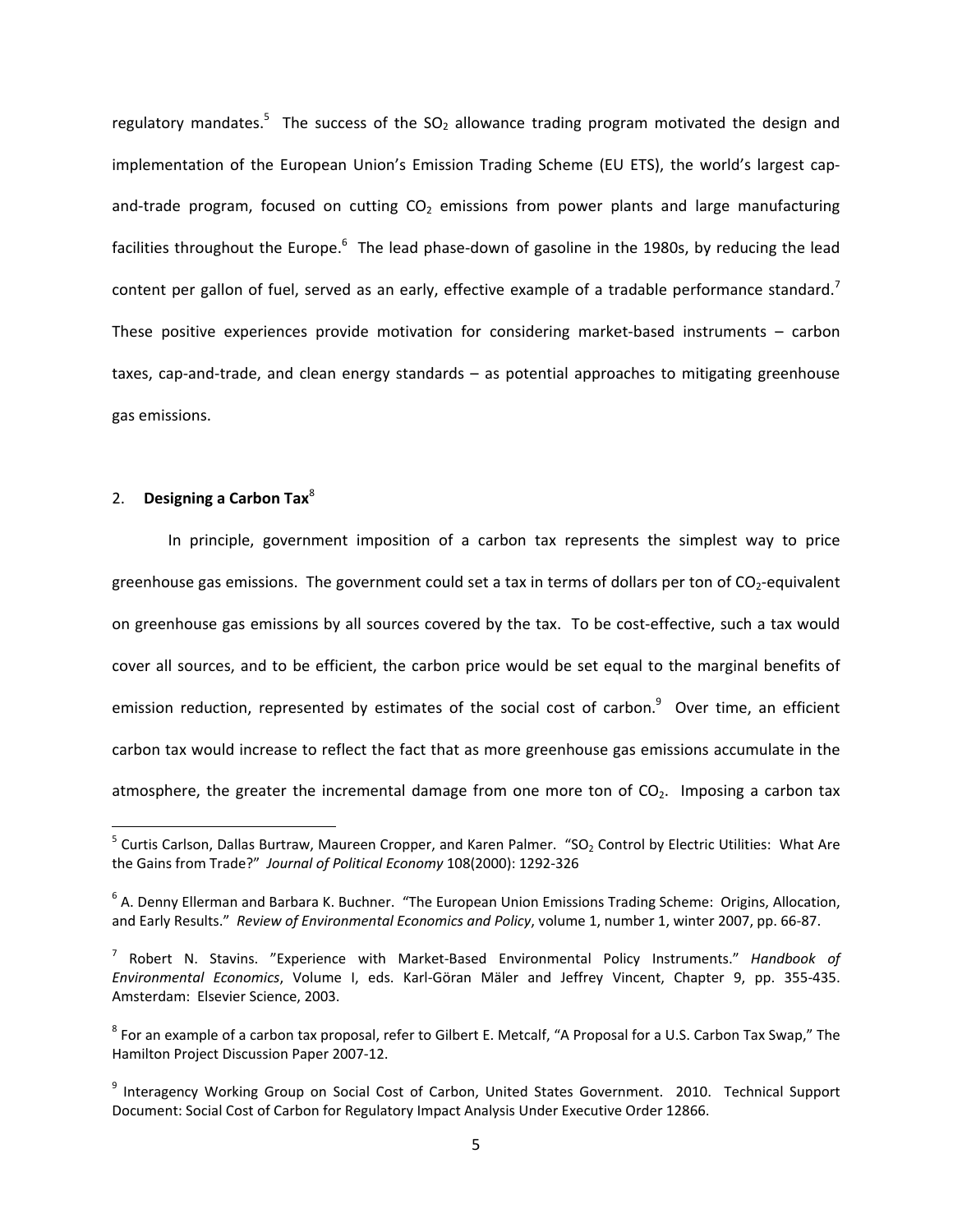would provide certainty about the marginal cost of compliance, which reduces uncertainty about returns to investment decisions, but would leave uncertain economy‐wide emission levels.

The government could apply the carbon tax at a variety of points in the product cycle of fossil fuels, from fossil fuel suppliers based on the carbon content of fuel sales ("upstream" taxation/regulation) to final emitters at the point of energy generation ("downstream" taxation/regulation). Under an upstream approach, refineries and importers of petroleum products would pay a tax based on the carbon content of their gasoline, diesel fuel, or heating oil. Coal‐mine operators would pay a tax reflecting the carbon content of the tons extracted at the mine mouth. Natural‐gas companies would pay a tax reflecting the carbon content of the gas they bring to surface at the wellhead or import via pipelines or liquefied natural gas (LNG) terminals. Focusing on the carbon content of fuels enables the design to capture about 98% of U.S.  $CO<sub>2</sub>$  emissions with a relatively small number of covered firms – on the order of a few thousand – as opposed to the hundreds of millions of smokestacks, tailpipes, etc. that emit  $CO<sub>2</sub>$  after fossil fuel combustion. Such a tax approach could also cover other greenhouse gases.

A carbon tax would be administratively simple and straightforward to implement. The tax could incorporate existing methods for fuel‐supply monitoring and reporting to the regulatory authority, possibly the U.S. Department of Energy. Given the molecular properties of fossil fuels, monitoring the physical quantities of these fuels yields a precise estimate of the emissions that would occur during their combustion. An emission tax would be similar in form to taxes that many fuel suppliers already pay,  $^{10}$  so it would be easy for firms to understand and account for it in their operations.

 $10$  For example, U.S. petroleum refineries pay an 8¢ oil spill liability tax on every barrel of crude oil they refine. A carbon tax could piggyback on this existing tax. In effect, the government could collect about \$4.30 per barrel for every \$10/tCO2 of carbon tax at refineries. The administrative ease of employing the existing excise tax infrastructure may be an even more important issue for the design of emission mitigation policies in developing countries. On this, see: Joseph E. Aldy, Eduardo Ley, and Ian W.H. Parry. "A Tax‐Based Approach to Slowing Global Climate Change." *National Tax Journal* 61(2008): 493‐517.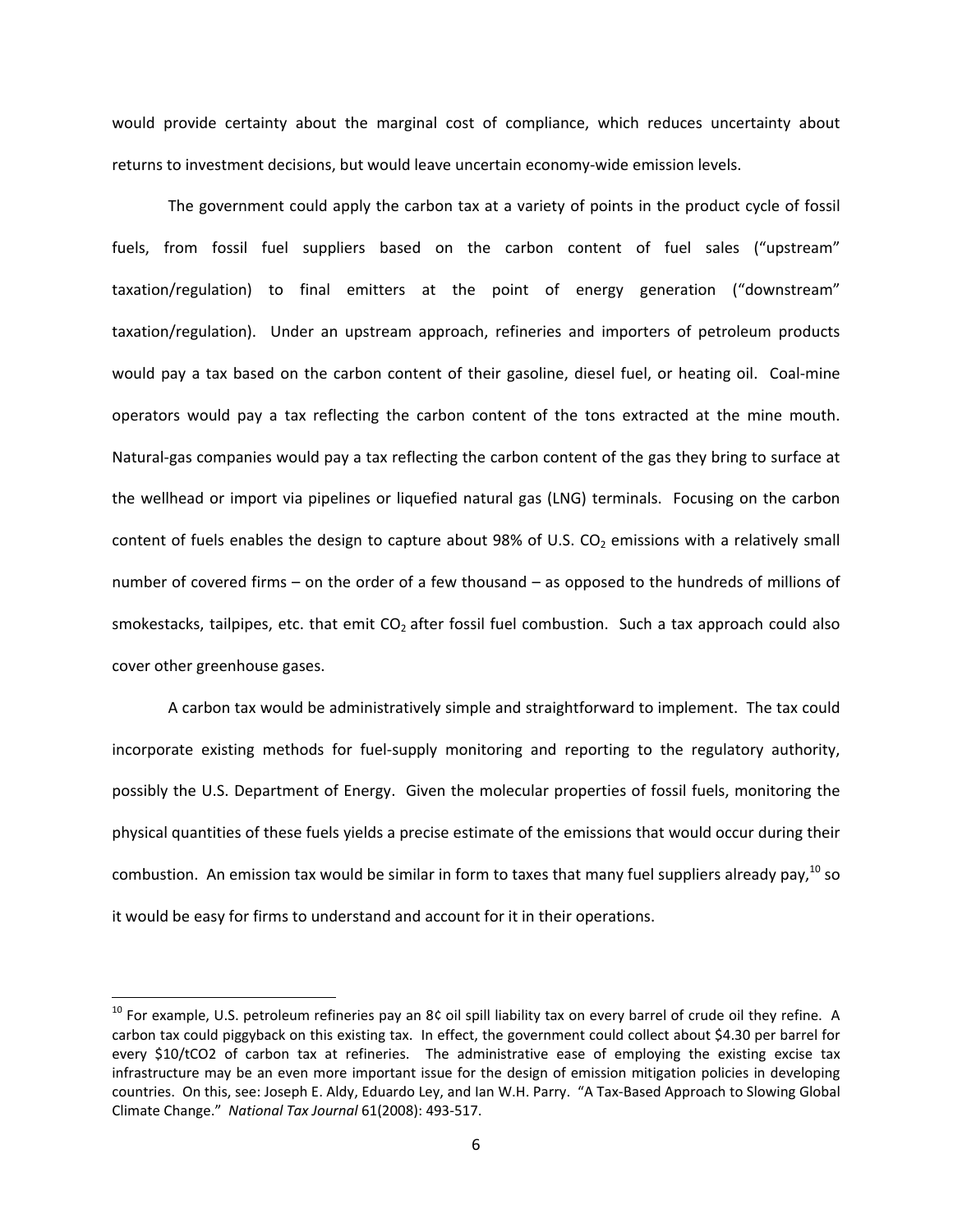A crediting system for downstream sequestration could complement the emission tax system. A firm that captures and stores  $CO<sub>2</sub>$  through geological sequestration, thereby preventing the gas from entering the atmosphere, could generate tradable  $CO<sub>2</sub>$  tax credits, and sell these to firms that would otherwise have to pay the emission tax. Similar approaches could be undertaken to promote biological sequestration in forestry and agriculture and potentially emission-reduction projects ("offsets") in other countries.

As fuel suppliers face the emission tax, they will increase the cost of the fuels they sell. This will effectively pass the tax down through the energy system, creating incentives for fuel‐switching and investments in more energy-efficient technologies that reduce  $CO<sub>2</sub>$  emissions.

The impact of a carbon tax on emission mitigation and the economy will depend in part on the amount and use of the tax revenue. An economy-wide U.S. carbon tax of \$20 per ton  $CO<sub>2</sub>$  would likely raise more than \$100 billion per year. The carbon tax revenue could be put toward innumerable uses. The revenue could allow for reductions in existing distortionary taxes on labor and capital, thereby stimulating economic activity and offsetting some of a policy's social costs. For example, reducing the payroll tax by 2 percentage points in 2012 could be financed with an economy‐wide carbon tax on the order of \$15-20/ton of CO<sub>2</sub>. Other socially valuable uses of revenue include reduction of debt, and funding desirable public programs, such as research and development of climate‐friendly technology. The tax receipts could also be used compensate low-income households for the burden of higher energy prices, as well as compensating others bearing a disproportionate cost of the policy.

The implementation of a carbon tax (or cap-and-trade system) will increase the cost of consuming energy and could adversely affect the competitiveness of energy-intensive industries. This competitiveness effect can result in negative economic and environmental outcomes: firms may relocate facilities to countries without meaningful climate change policies, thereby increasing emissions in these new locations and offsetting some of the environmental benefits of the policy. This so-called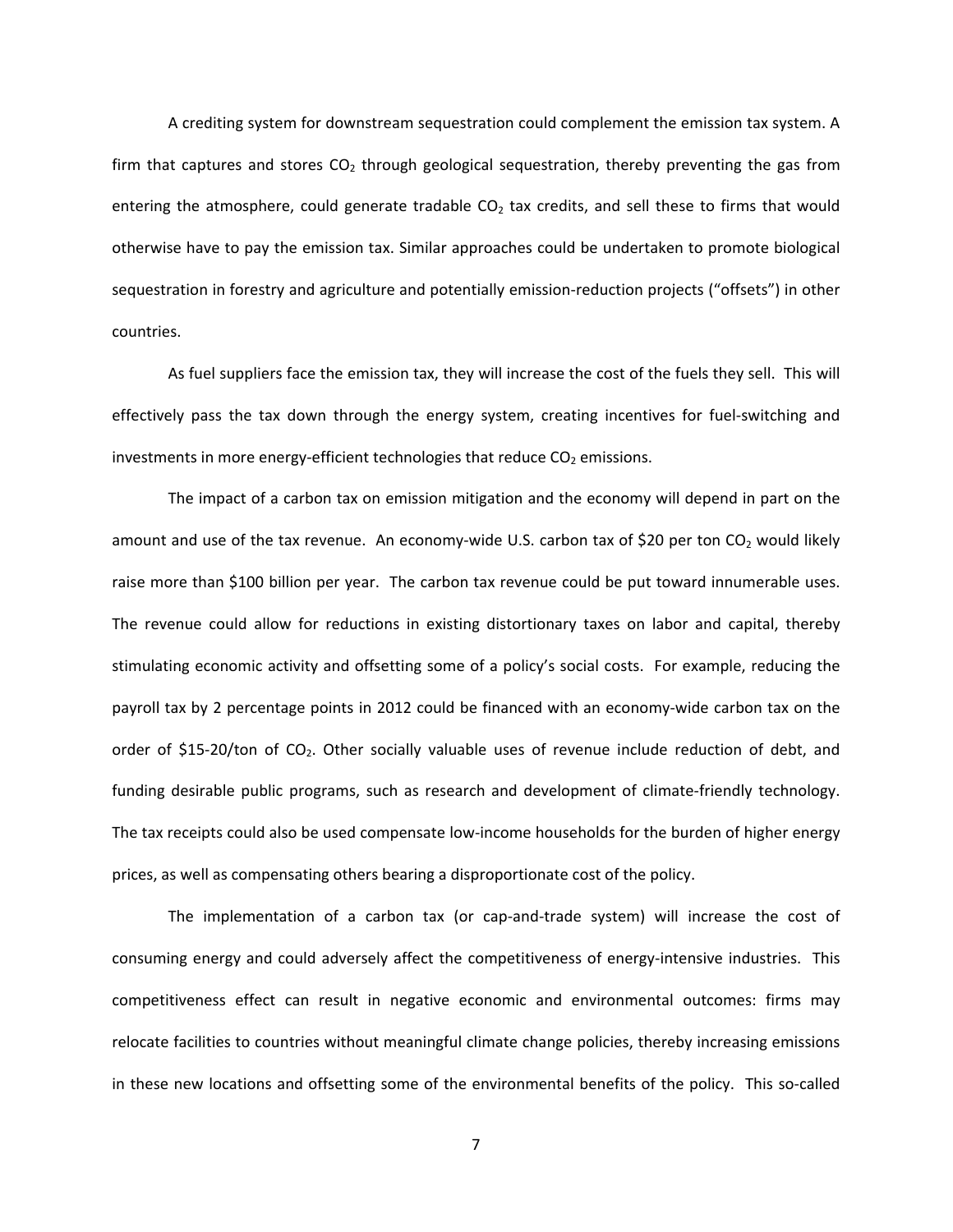"emission leakage" may actually be relatively modest, because a majority of the emissions in developed countries occur in non-traded sectors, such as electricity, transportation, and residential buildings. However, energy‐intensive manufacturing industries that produce goods competing in international markets may face incentives to relocate.

Additional emission leakage may occur through international energy markets – as countries with climate policies reduce their consumption of fossil fuels and drive down fuel prices, those countries without emission mitigation policies may be induced to increase their consumption. Since leakage undermines the environmental effectiveness of any unilateral effort to mitigate emissions, international cooperation and coordination becomes all the more important. These competitiveness impacts on energy-intensive manufacturing could be mitigated through policy designs we discuss below.

#### 3. **Designing a Cap‐and‐Trade Program**<sup>11</sup>

A cap‐and‐trade system constrains the aggregate emissions of regulated sources by creating a limited number of tradable emission allowances – in sum equal to the overall cap – and requiring those sources to surrender allowances to cover their emissions. Faced with the choice of surrendering an allowance or reducing emissions, firms place a value on an allowance that reflects the cost of the emission reductions that can be avoided by surrendering an allowance. Regardless of the initial allowance distribution, trading can lead allowances to be put toward their highest-valued use: covering those emissions that are the most costly to reduce and providing the incentive to undertake the least costly reductions.

In developing a cap-and-trade system, policymakers must decide on several elements of the system's design. Policymakers must determine how many allowances to issue – the size or level of the emission cap. Policymakers then must determine the scope of the cap's coverage: identify the types of

 $11$  For an example of a cap-and-trade proposal, refer to Robert N. Stavins, "A U.S. Cap-and-Trade System to Address Global Climate Change," The Hamilton Project Discussion Paper 2007‐13.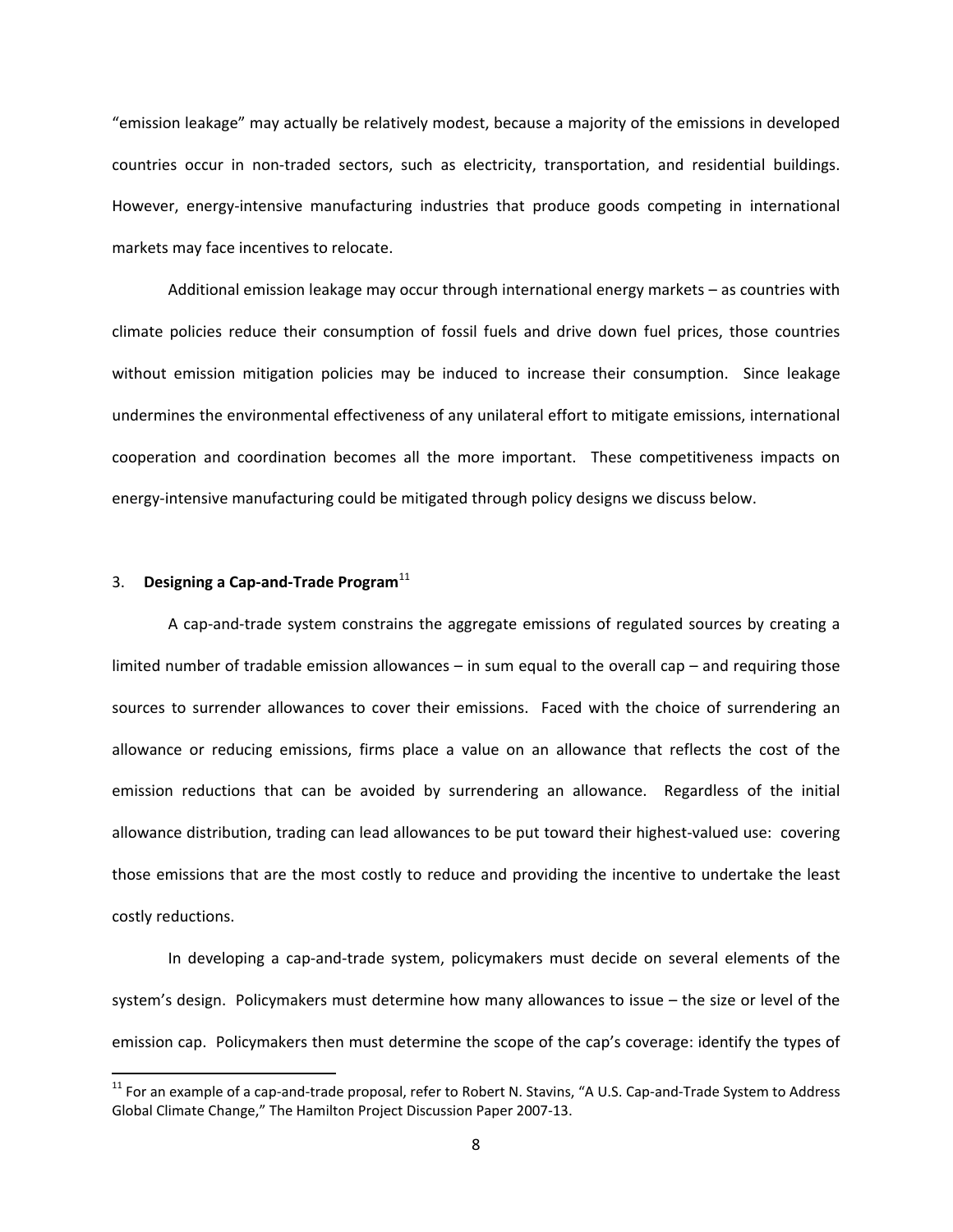greenhouse gas emissions and sources covered by the cap, including whether to regulate upstream (based on carbon content of fuels) or downstream (based on monitored emissions).

After determining the amount of allowances and scope of coverage, policymakers must determine whether to freely distribute or sell (auction) allowances. Free allocation of allowances to firms could reflect some historical record ("grandfathering"), such as recent fossil fuel sales. Such grandfathering involves a transfer of wealth, equal to the value of the allowances, to existing firms, whereas, with an auction, this same wealth is transferred to the government. The government would, in theory, collect revenue identical to that from a tax producing the same amount of emissions abatement. As with tax receipts, auction revenues could be used to reduce distortionary taxes or finance other programs.

In an emission trading program, cost uncertainty – unexpectedly high or volatile allowance prices – can undermine political support for climate policy and discourage investment in new technologies and research and development. Therefore, attention has turned to incorporating "costcontainment" measures in cap-and-trade systems, including offsets, allowance banking and borrowing, safety valves, and price collars.

An offset provision allows regulated entities to offset some of their emissions with credits from emission reduction measures lying outside the cap-and-trade system's scope of coverage. An offset provision can link a cap‐and‐trade system with an emission‐reduction‐credit system. Allowance banking and borrowing effectively permits emission trading across time. The flexibility to save an allowance for future use (banking) or to bring a future period allowance forward for current use (borrowing) can promote cost-effective abatement. Systems that allow banking and borrowing redefine the emission cap as a cap on cumulative emissions over a period of years, rather than a cap on annual emissions. This makes sense in the case of climate change, because it is a function of cumulative emissions of gases that remain in the atmosphere for decades to centuries.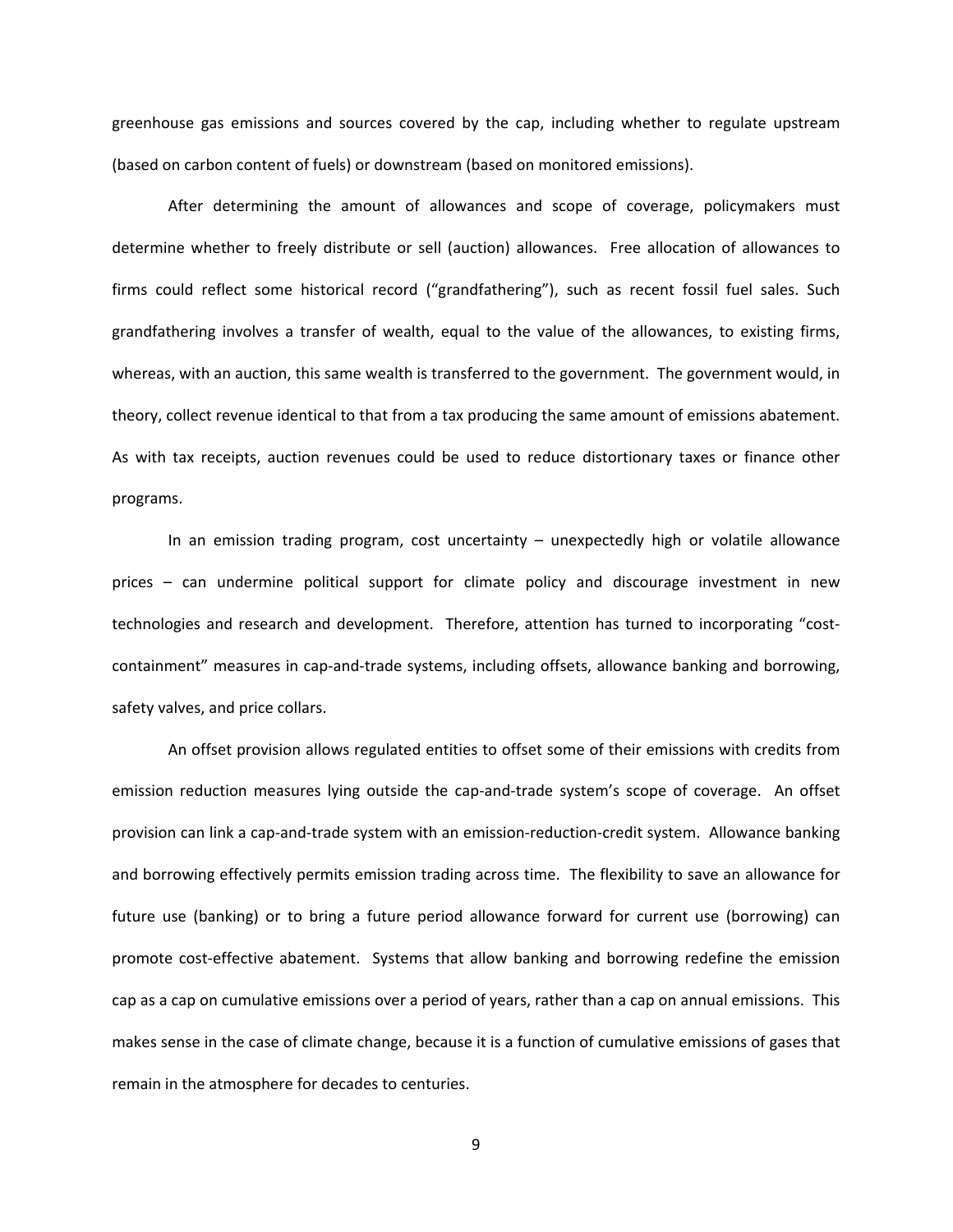A safety valve puts an upper bound on the costs that firms will incur to meet an emission cap by offering the option of purchasing additional allowances at a predetermined fee (the safety‐valve "trigger price"). This effective price ceiling in the emission allowance market reflects a hybrid approach to climate policy: a cap-and-trade system that transitions to a tax in the presence of unexpectedly high mitigation costs. When firms exercise a safety valve, their aggregate emissions exceed the emission cap. A price collar combines the ceiling of a safety‐valve with a price floor created by a minimum price in auction markets or a government commitment to purchase allowances at a specific price.

Increasing certainty about mitigation cost – through a carbon tax, safety valve or price collar – reduces certainty about the quantity of emissions allowed. Smoothing allowance prices over time through banking and borrowing reduces the certainty over emissions in any given year, but maintains certainty of aggregate emissions over a longer time period. A cost-effective policy with a mechanism insuring against unexpectedly high costs – either through cap-and-trade or a carbon tax – increases the likelihood that firms will comply with their obligations and can facilitate a country's participation and compliance in a global climate agreement.

In a similar fashion as under a carbon tax, domestic cap‐and‐trade programs could include some variant of a border tax to mitigate some of the adverse competitiveness impacts of a unilateral domestic climate policy and encourage trade partners to take on mitigation policies with comparable stringency. In the case of a cap-and-trade regime, the border adjustment would take the form of an import allowance requirement, so that imports would face the same regulatory costs as domestically‐produced goods. Border measures under a carbon tax or cap-and-trade raise policy questions about the application of a trade "stick" to encourage broader and more extensive emission mitigation actions globally, as well as questions about their legality under the World Trade Organization.<sup>12</sup>

 $12$  For a discussion of relevant trade policy and legal questions, refer to: Lael Brainard and Isaac Sorking, eds., *Climate Change, Trade, and Competitiveness: Is a Collision Inevitable?*  Brookings Institution Press, 2009; and Jeffrey Frankel, "Global Environment and Trade Policy," in Joseph E. Aldy and Robert N. Stavins, eds., *Post‐Kyoto*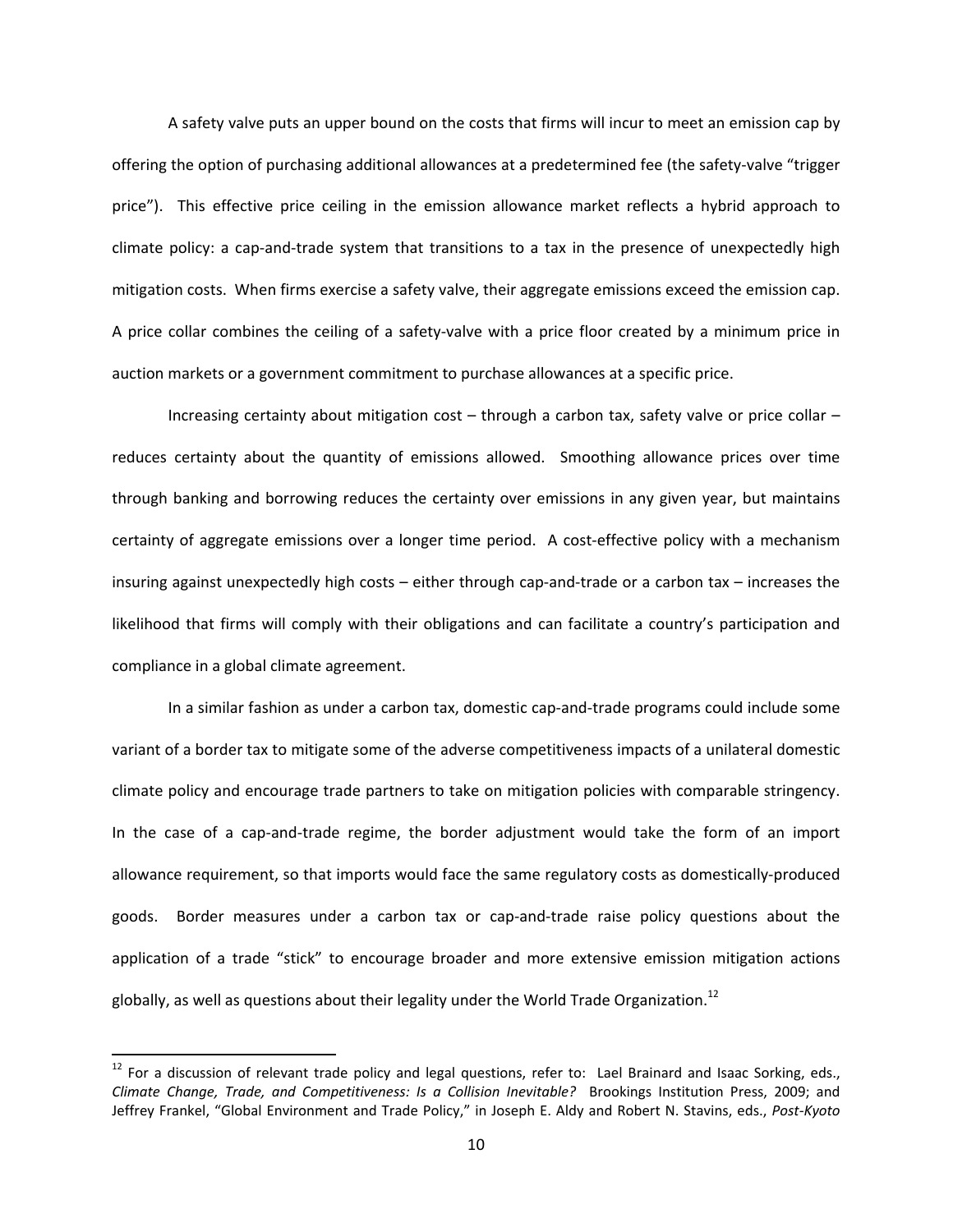#### 4. **Designing a Clean Energy Standard**<sup>13</sup>

The purpose of a clean energy standard is to establish a technology-oriented goal for the electricity sector that can be implemented cost-effectively. Under such standards, power plants generating power with technologies that satisfy the standard create tradable credits that they can sell to power plants that fail to meet the standard, thereby minimizing the costs of meeting the standard's goal in a manner analogous to cap-and-trade. An important distinction is that cap-and-trade establishes the policy goal in terms of the externality (greenhouse gas emissions), while clean energy standards establish the policy goal in terms of a set of technologies with zero- or low-emission characteristics.

For example, state renewable electricity standards (RESs), a restricted type of a clean energy standard, typically specify the objective of the standard as a specific renewable share of total power generation (that increases over time).<sup>14</sup> A few states have implemented alternative energy standards in their power sector that target renewables, new nuclear power generating capacity, and advanced fossil fuel power generating technologies. Proposals for national standards have targeted a combination of all power generating technologies except conventional coal.<sup>15</sup>

Clean energy standards that focus on technology targets do not explicitly price the greenhouse gas externality and thus impose a higher cost for a given amount of emission reductions than a carbon tax or cap-and-trade program. A renewable mandate treats coal-fired power, gas-fired power, and nuclear power as equivalent – none of these technologies create credits necessary for compliance –

<u> Andrewski politika (za obrazu pod predsjednika u predsjednika u predsjednika u predsjednika (za obrazu pod p</u> *International Climate Policy: Implementing Architectures for Agreement*, pp. 493‐529. New York: Cambridge University Press, 2010.

<sup>&</sup>lt;sup>13</sup> For an example of a clean energy standard proposal, refer to Joseph E. Aldy, "Promoting Clean Energy in the American Power Sector," The Hamilton Project Discussion Paper 2011‐04.

<sup>14</sup> See: U.S. Congressional Budget Office. *The Effects of Renewable or Clean Electricity Standards*. Washington, D.C., July 2011.

<sup>&</sup>lt;sup>15</sup> Refer to the "American Clean Energy Leadership Act of 2009," S. 1462, 111<sup>th</sup> Congress, Section 132; the "Practical Energy and Climate Plan Act of 2010," S. 3464,  $111<sup>th</sup>$  Congress, Section 301; and the 2011 State of the Union Address by President Obama.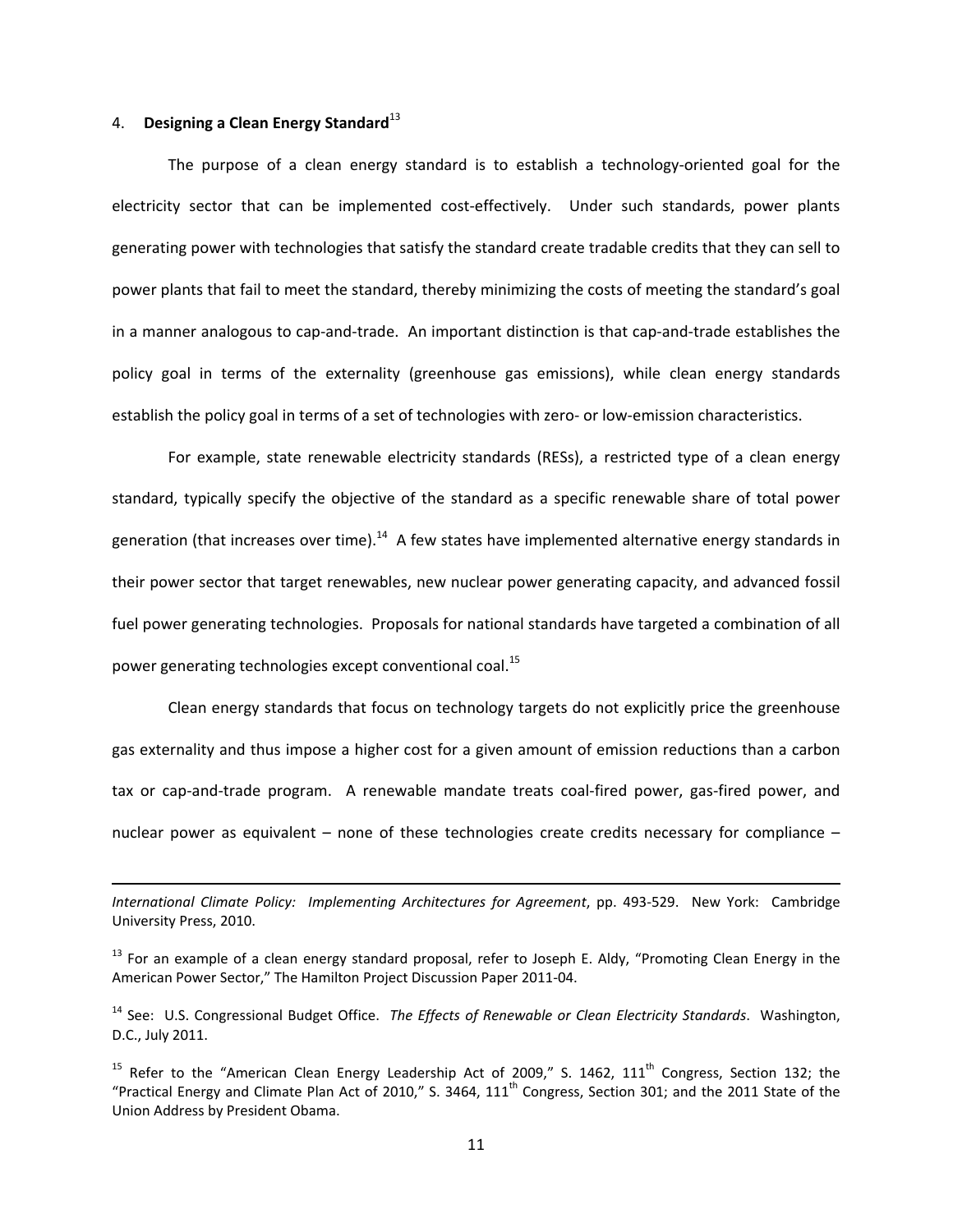despite the fact that a natural gas combined cycle power plant typically produces a unit of generation with half the  $CO<sub>2</sub>$  emissions of a conventional coal power plant, and a nuclear plant produces zeroemission power, as do wind, solar, and geothermal. Thus, mandating power from a limited portfolio of technologies can result in higher costs by providing no incentive to switch from emission‐intensive coal to emission‐lean gas or emission‐free nuclear.

A more cost‐effective approach to a clean energy standard would employ a technology‐neutral performance standard, such as tons of  $CO<sub>2</sub>$  per megawatt hour of generation. All power sources, from fossil fuels to renewables, could be eligible under such a performance standard. This has the advantage over the portfolio approach of providing better innovation incentives and of enabling all possible ways of reducing the emissions intensity of power generation. The province of Alberta has employed such a tradable carbon performance standard for most large sources of  $CO<sub>2</sub>$  emissions and has required a 12% improvement in the emission intensity of these sources since 2007.

Power plants would be awarded credits for generating cleaner (less emissions-intensive) electricity than the standard. These clean power plants could sell credits to other power plants or save them for future use. Tradable credits promote cost-effectiveness by encouraging the greatest deployment of clean energy from those plants that can lower their emission intensity at lowest cost. Those power plants could then sell their extra credits to other power plants that face higher costs for deploying clean energy. The creation and sale of clean energy credits would provide a revenue stream that could conceivably enable the financing of low‐ and zero‐emission power plant projects.

Eligible technologies for the standard could extend beyond generation technologies and also permit improvements in energy efficiency, or a broad set of emission offset activities, to create tradable credits. Extending the price on carbon to a broader set of activities could improve cost-effectiveness, but allowing for energy efficiency and other offsets poses risks. In both cases, estimating the offset is complex, requires extensive review and monitoring by third parties or regulatory agencies, and risks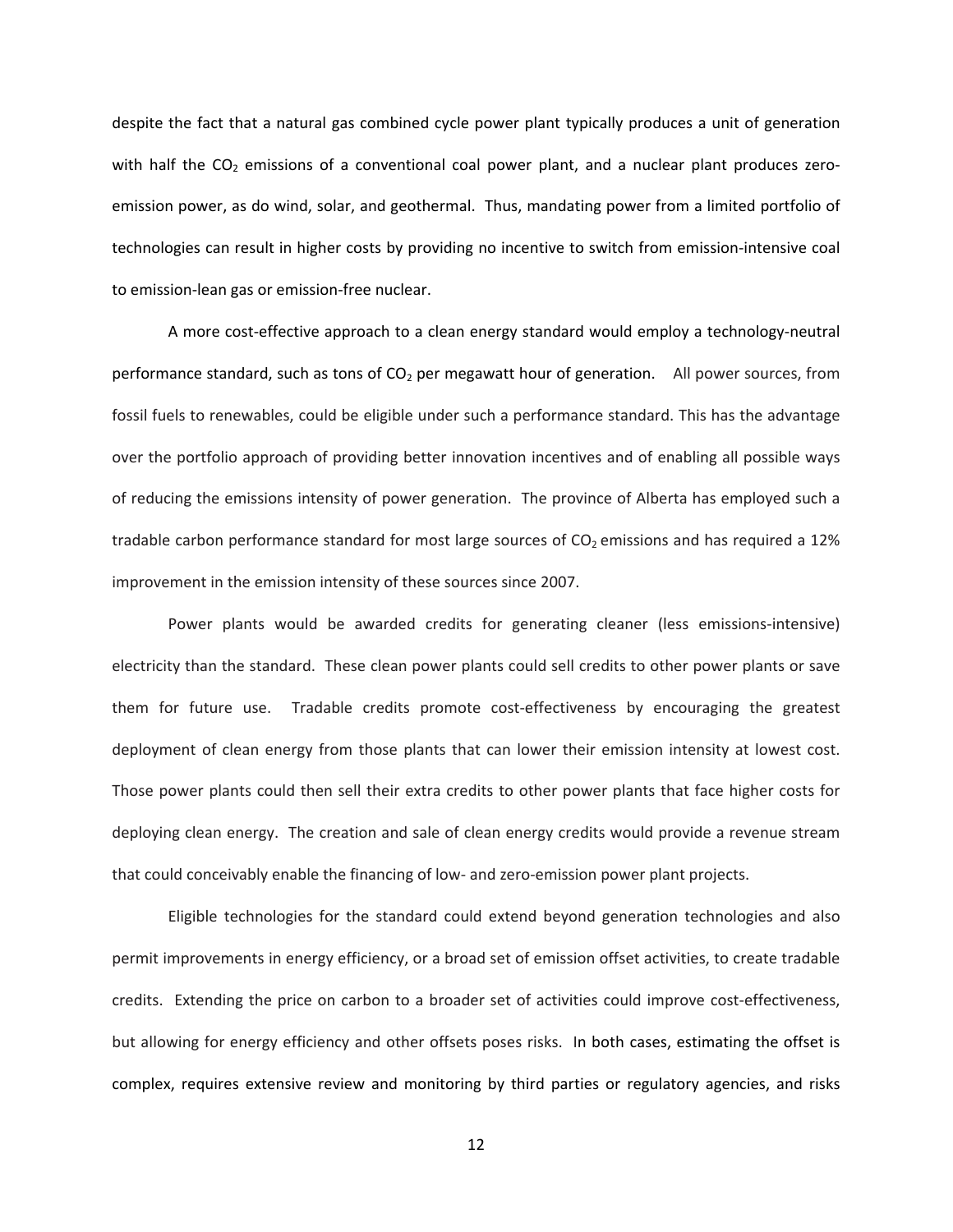undermining the objective of a clean energy standard to the extent that some projects do not, in practice, deliver meaningful emission reductions. Offsets (emission-reduction-credits) aim to grant credits for what is not observed; since the counterfactual cannot be observed, there is uncertainty about the actual environmental integrity of an offset.

Monitoring and enforcement would be relatively straightforward under either a portfolio or performance standard approach. Electricity generation, generating technology type, and CO<sub>2</sub> emissions are already tracked at U.S. power plants by state and Federal regulators. A power plant could demonstrate compliance with a clean energy standard through a combination of the following approaches: (1) the power plant has lesser or equal emissions per megawatt hour than the standard set to drive clean energy deployment (or a share of clean energy power in excess of the minimum required); (2) the power plant purchases clean energy credits from other power plants such that the combination of clean energy credits and the power plant's own performance satisfies the standard; or (3) the power plant purchases additional clean energy credits from the Federal government at a preset price that, in combination with its own generation profile and purchased clean energy credits, would satisfy the standard. This is similar to the "alternative compliance payments" in a number of state electricity portfolio standards and akin to the hybrid safety valve approach under a cap-and-trade program. This could provide more certainty about compliance cost under a clean energy standard.

A clean energy standard represents a *de facto* free allocation of the right to emit greenhouse gases to the power sector. Suppose that the Federal government created a clean energy performance standard of 0.5 tons of  $CO<sub>2</sub>$  per megawatt hour (the 2010 U.S. power sector emission intensity was 0.56 tons of CO<sub>2</sub>/MWh); this is comparable to a 50% clean energy standard that allows all technologies with lower emission intensity than conventional coal to qualify (with partial crediting for low- but non-zero emitting facilities). Every power plant implicitly receives the right to emit half a ton of  $CO<sub>2</sub>$  per megawatt hour of generation under such a standard, similar to an output‐based allocation of emission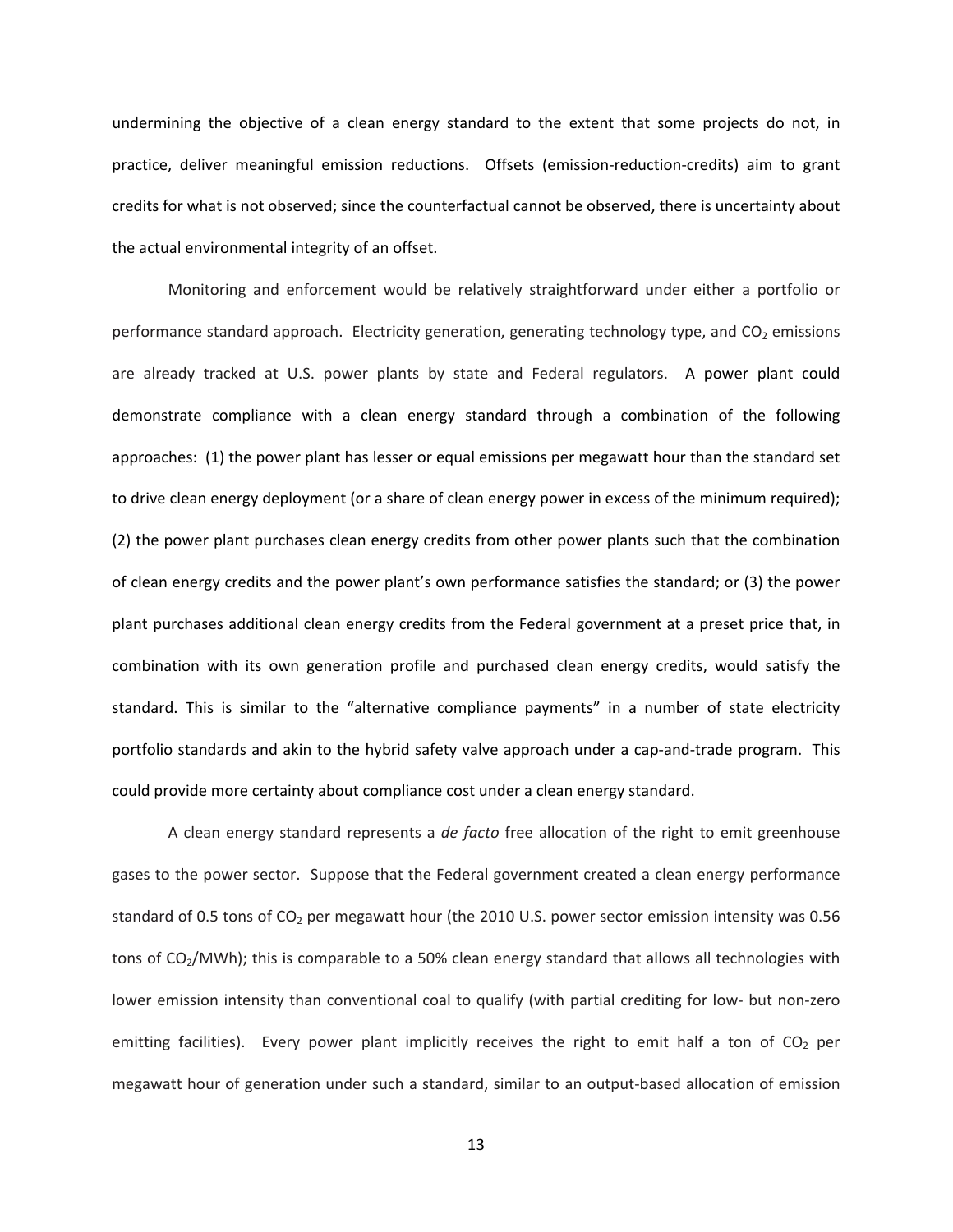allowances under cap‐and‐trade. Despite this free allocation, a clean energy standard could generate revenues though the alternative compliance payment mechanism that allows power plants to purchase additional clean energy credits at a preset price. These revenues could finance clean energy R&D and demonstration projects, as several states do through their renewable electricity and alternative energy portfolio standards, or provide for some modest deficit reduction.

#### **5. Normative Criteria and Issues in Designing a Market‐Based Climate Policies**

#### *5.1 Cost‐Effectiveness*

Market‐based policies can provide for *cost‐effective* attainment of policy goals. A carbon tax and cap-and-trade establish a common price for emitting a ton of  $CO<sub>2</sub>$  into the atmosphere, and the private sector has the flexibility to identify and exploit the least costly ways of reducing emissions. This approach is vastly superior to command‐and‐control regulatory mandates, and can result in lower costs per ton of CO<sub>2</sub> abated than a clean energy standard. Even a CES designed as a tradable carbon performance standard would be less cost-effective than cap-and-trade or a tax, because it does not provide a comparable incentive for efficiency and conservation. The implicit free allocation of the right to emit (equal to 0.5 tons of  $CO<sub>2</sub>/MWh$  in the above example) is functionally an output-based subsidy that will result in more electricity generated and consumed than under cap‐and‐trade or a tax.

A renewable electricity standard is even less cost‐effective, because it proscribes some low‐ and zero- emission technologies from the set of compliance options. In theory, an RES could mandate so much renewable power that it spurs a socially excessive amount of total generating capacity, lowers the price of electricity (at least in the short run), and causes a net increase in electricity consumption, contrary to the efficiency and conservation incentives under cost-effective approaches.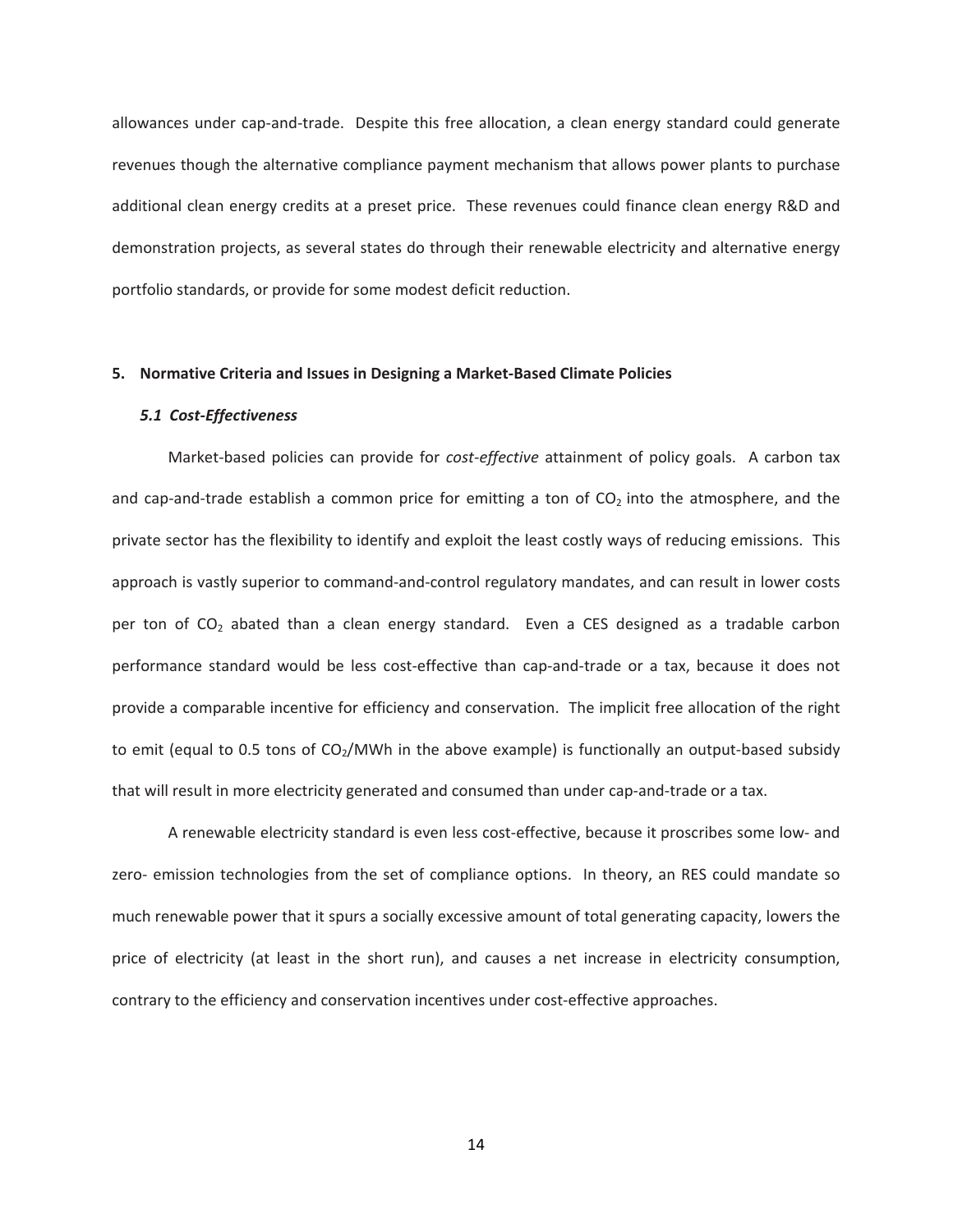#### *5.2 Efficiency*

Cost-effective implementation is necessary but not sufficient for a climate policy to maximize net social benefits. A socially *efficient* policy would result in marginal costs equal to marginal benefits of emission reduction. To accomplish this the carbon price must be set equal to the estimated social cost of carbon (at the efficient level of control). Alternatively, a policymaker could set an emission cap that would deliver an expected allowance price equal to the estimated social cost of carbon. Under a clean energy standard, the stringency of the performance standard could be set to yield expected credit prices on par with the social cost of carbon, although there would still remain some efficiency losses due to the weaker incentive for efficiency and conservation.

A market‐based policy may *raise revenue* to finance reductions in taxes that discourage the supply of labor and capital. Lowering payroll, income, or capital gains tax rates could offset some of the costs of a climate policy. A well-designed market-based policy with a modest carbon price and efficiently targeted reduction in tax rates could – in principle – cause a net increase in GDP, although in practice the more likely outcome is some savings in the policy's cost.<sup>16</sup> In general, recycling revenue back into the economy by lowering existing distortionary taxes can allow for a more aggressive greenhouse gas mitigation policy that maximizes net social benefits.

#### *5.3 Uncertainty and Investment*

In a world without uncertainty, a carbon tax and a cap‐and‐trade program could be designed and implemented to yield the exact same carbon price and emission reductions. But the choice of policy instrument can affect the net social benefits, given the real-world *uncertainty* that characterizes emission mitigation.<sup>17</sup> The government must implement a climate policy before uncertainty about the cost of emission mitigation can be resolved. If mitigation costs are higher than the government

<sup>16</sup> Lawrence H. Goulder and Ian W.H. Parry. "Instrument Choice in Environmental Policy." *Review of Environmental Economics and Policy*, 2008, volume 2, number 2, pp. 152‐174.

<sup>17</sup> See: Martin L. Weitzman. "Prices vs. Quantities." *Review of Economic Studies 41*(1974): 477–491.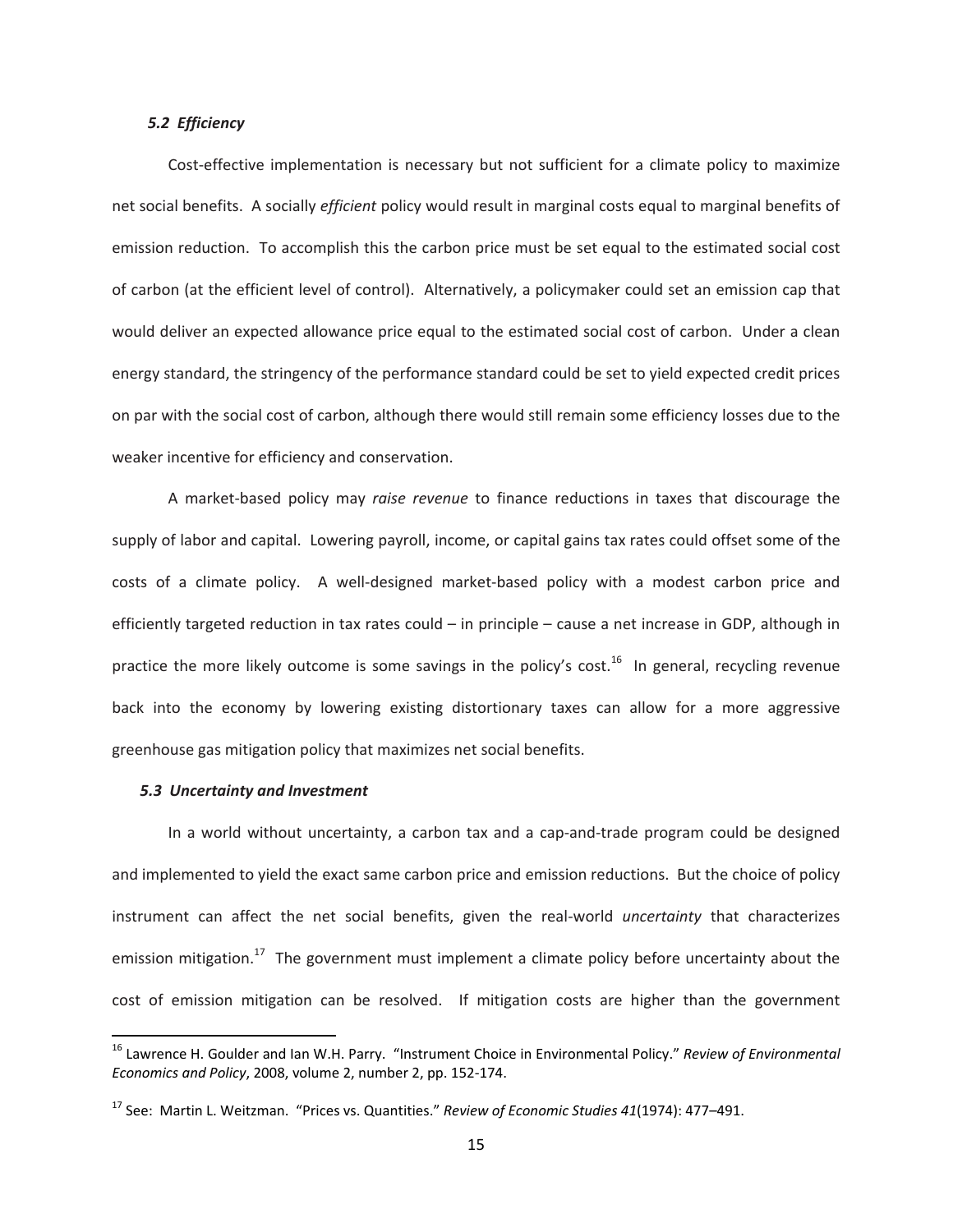expected, then the climate policy will yield either: (a) fewer emission reductions if the government implemented a carbon tax; or (b) higher costs if the government implemented cap-and-trade. If the foregone economic benefits from fewer emission reductions under the tax are less than the higher costs under the cap-and-trade program, then a tax would be the preferred policy instrument so long as uncertainty about mitigation costs persists. In not, then cap-and-trade would likely maximize net social benefits relative to a carbon tax.

Uncertainty about the price of carbon inhibits private sector investment. In recent years, uncertainty about the type, design, and stringency of climate policy has adversely affected new energy and climate-related technology investment. Uncertainty about future modifications to a climate policy may also deter investment, especially for long-lived energy-related capital. For example, a future government could relax policy stringency (for example, a lower carbon tax or higher emission cap) that would lower the economic return to low- and zero-carbon technology investments. Alternatively, under a cap‐and‐trade regime, a future government could wipe out the value of an emission allowance bank (the allowances set aside and banked for future use), increasing the stringency of the cap‐and‐trade program, not unlike recent experience with the effect of regulatory changes on the U.S.  $SO<sub>2</sub>$  cap-andtrade program.

While the business community would prefer cost certainty, the environmental community prefers certainty over greenhouse gas emission levels. This reflects a much greater weight for emission reductions. It also reflects the concern of some in the environmental community that business will simply "buy its way out" under a carbon tax and fail to undertake emission mitigation, even though it may be in businesses' economic interests to do so.

Real-world experience has addressed uncertainty by pursuing hybrid price-quantity approaches, such as state renewable energy standards that establish quantity renewable goals and include alternative compliance payments that serve as a price ceiling on tradable renewable energy credits.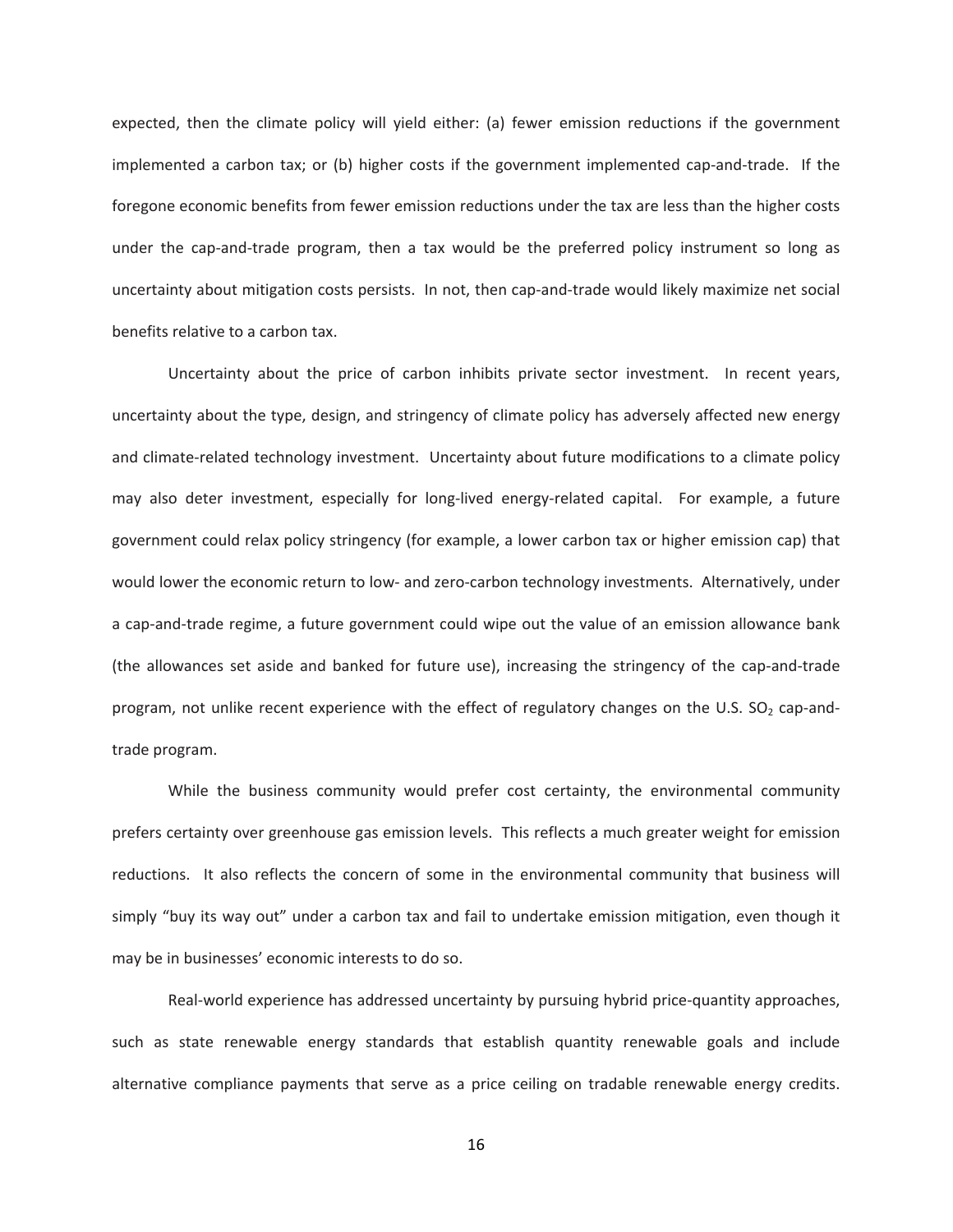Such hybrid approaches can provide insurance against the costs of a cap-and-trade or clean energy standard going unexpectedly high. They may also represent a way of imposing an implicit carbon tax if the safety valve mechanism for the climate policy is set at a level that has a very high probability of being triggered.

#### *5.4 Policy Interactions*

Although public policies are frequently proposed and analyzed in isolation, they in fact interact with one another in a number of very important ways, which can affect the environmental effectiveness of a policy as well as its costs. It is well known that policies of all kinds – both market‐based instruments and conventional policies – act as implicit taxes and interact with pre-existing taxes in ways that drive up the costs of the policies. This is the so-called tax-interaction effect.<sup>18</sup> Those policy instruments that produce revenues for government, including carbon taxes and cap-and-trade with auctioned allowances, can dedicate part or all of their revenue to cutting existing, distortionary taxes, thereby offsetting some or – in principle – all of the tax‐interaction effect. These interactions can have profound effects on the costs of a climate policy.<sup>19</sup>

In addition, quantity-based policies that provide flexibility, such as cap-and-trade systems and tradable clean energy standards, introduce another set of issues due to their interaction with other climate policies. In general, once a flexible, averaging type of policy instrument is in place, then any attempt to elicit greater reductions from some specific source or sector under the cap will essentially be undone by some other covered source or sector under the cap, because of allowed trading. However, by increasing marginal abatement costs at the specific source or sector, the overall flexible (cap-andtrade) regime is no longer cost-effective. This is a major issue for cap-and-trade systems, renewable

 $18$  See: Lawrence H. Goulder. "Environmental Taxation and the 'Double Dividend': A Reader's Guide." *International Tax and Public Finance* 2(2), August 1995*.*

 $19$  See: Goulder and Parry (2008).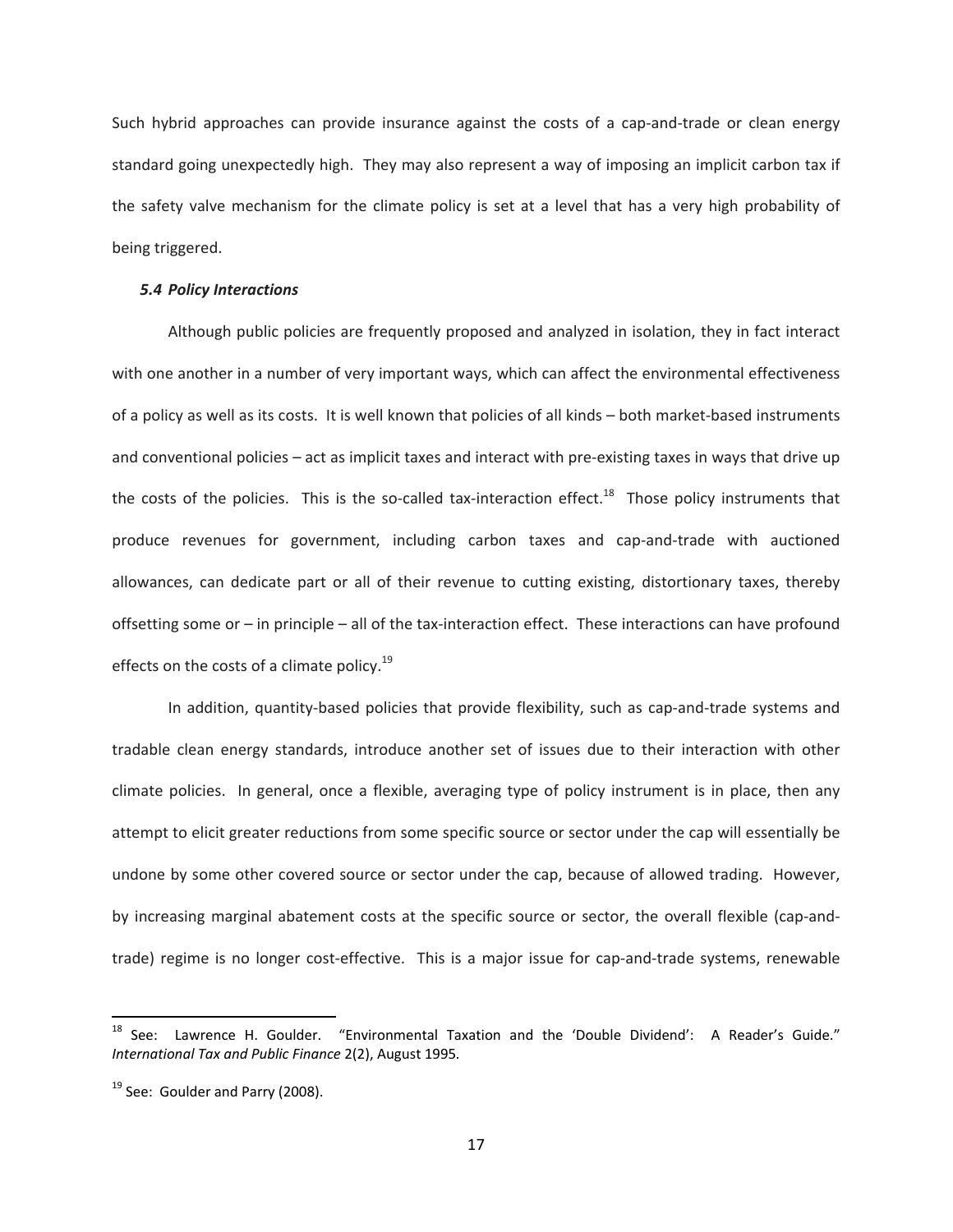electricity standards, clean energy standards, and motor‐vehicle fuel efficiency standards. These problematic interactions can occur when one policy instrument is nested within another, as with subnational policies and national policies, $^{20}$  and can also occur when two policy instruments co-exist within the same political jurisdiction.<sup>21</sup> These perverse interactions are potentially less severe with a carbon tax than with quantity-based policies because the multiple policies could yield a lower emission level than the carbon tax in isolation, but at the expense of cost-effectiveness.

#### *5.5 International Coordination*

Given the global commons nature of climate change, it is important that any U.S. policy actions be carefully coordinated with the actions or anticipated actions of other countries. Otherwise, U.S. policies may have no more than trivial environmental impacts (despite their cost) and can even have the effect of increasing the emissions of other countries, due to induced leakage of carbon-intensive economic activity.

Cap‐and‐trade systems seem to have emerged as the preferred national and regional instrument for reducing emissions of greenhouse gases throughout much of the industrialized world, and the Clean Development Mechanism (CDM) — an international emission-reduction-credit system has developed a substantial constituency, despite some concerns about its performance. Because linkage between tradable permit systems (that is, unilateral or bilateral recognition of allowances from one system for use in another) can reduce compliance costs and improve market liquidity, there is great

<sup>&</sup>lt;sup>20</sup> See: Lawrence H. Goulder and Robert N. Stavins. "Challenges from State-Federal Interactions in U.S. Climate Change Policy." *American Economic Review Papers and Proceedings* 101:3, 2011, pp. 253‐257; and Meghan McGuinness and A. Denny Ellerman. "The Effects of Interactions between Federal and State Climate Policies." Massachusetts Institute of Technology Center for Energy and Environmental Policy Research Working Paper WP‐ 2008‐004, 2008.

<sup>&</sup>lt;sup>21</sup> See: Carolyn Fischer and Louis Preonas. "Combining Policies for Renewable Energy: Is the Whole Less than the Sum of Its Parts?" *International Review of Environmental and Resource Economics*, 4(1), 2010, pp. 51‐92; Arik Levinson. "Interactions Among Climate Policy Regulations." *NBER Working Paper 16109*, National Bureau of Economic Research, 2010; and Organization for Economic Cooperation and Development. *Interactions Between Emission Trading Systems and Other Overlapping Policy Instruments*. Environment Directorate, OECD, Paris, 2011.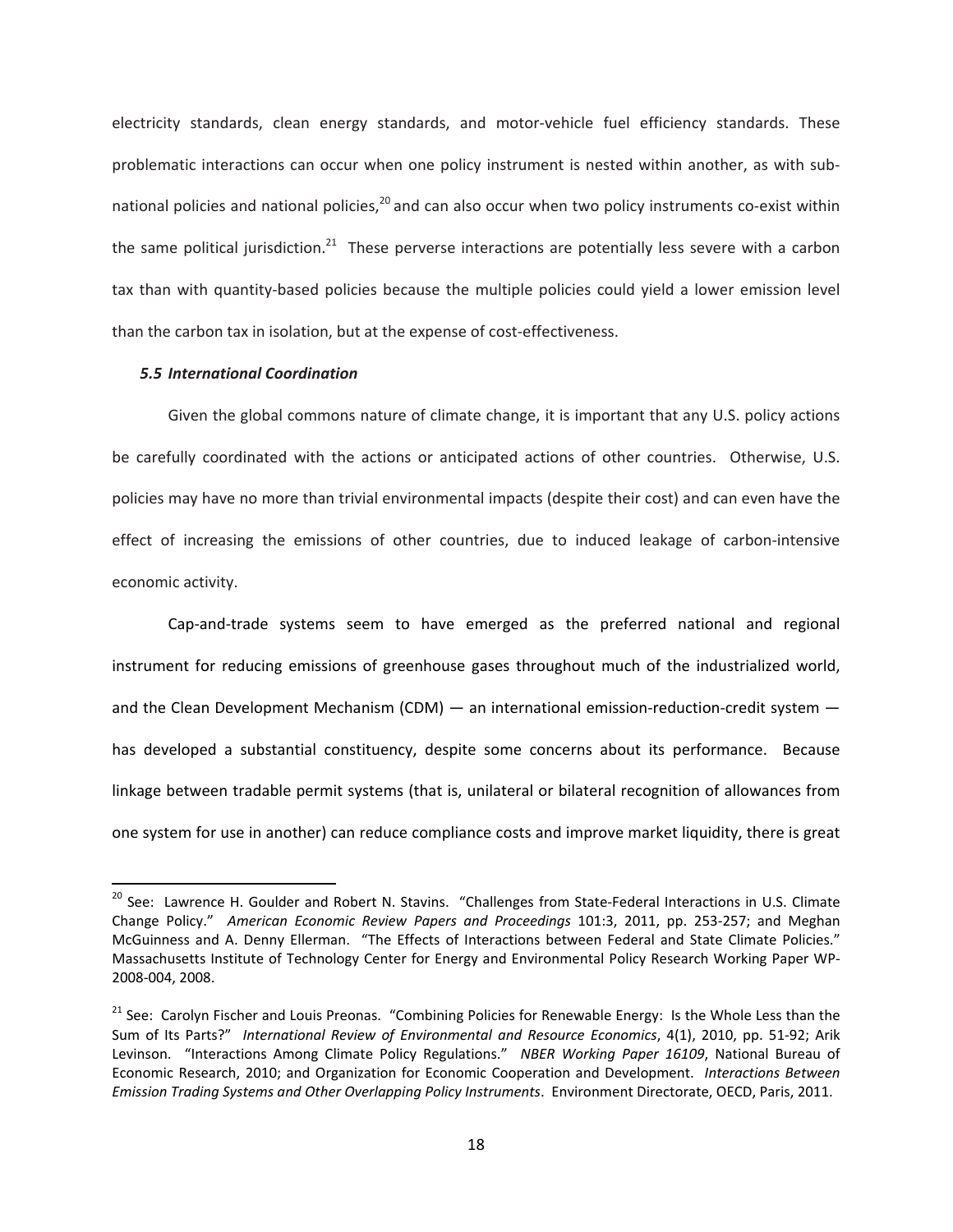interest in linking cap-and-trade systems with each other, as well as to the CDM and other credit systems. There are not only benefits but also concerns associated with various types of linkages.<sup>22</sup> but it is safe to say that such linkage may play one of three possible roles: as an independent bottom‐up international climate policy architecture; as a step in the evolution of a top-down architecture; or as an ongoing element of a larger climate policy agreement.

A parallel set of issues arise with national or sub-national carbon taxes, namely, they can be linked in ways that are productive. For purposes of overall cost-effectiveness, the various taxes would need to be set at the same level, that is, harmonized.<sup>23</sup> The prospect of harmonization is complicated by equity issues (Would developing countries harmonize taxes without some form of side payments?) and related tax issues (How might carbon tax harmonization account for pre-existing energy subsidies in developing countries and high pre‐existing energy taxes in some developed countries?).

In reality, there are a variety of policy instruments – both market‐based and conventional command-and-control – that countries can employ to reduce their GHG emissions. Hence, it is important to ask whether a diverse set of heterogeneous national, sub-national, or regional climate policy instruments can be linked in productive ways. The basic answer is that such a set of instruments can be linked, but the linkage is considerably more difficult than it is with a set of more homogeneous tradable permit systems.<sup>24</sup> In fact, the basic approach behind emission reduction credit systems such as

<sup>&</sup>lt;sup>22</sup> See: Judson Jaffe, Matthew Ranson, and Robert Stavins. "Linking Tradable Permit Systems: A Key Element of Emerging International Climate Policy Architecture." *Ecology Law Quarterly* 36(2010):789‐808.

<sup>&</sup>lt;sup>23</sup> See: Richard N. Cooper. "The Case for Charges on Greenhouse Gas Emissions." Joseph E. Aldy and Robert N. Stavins, eds., *Post‐Kyoto International Climate Policy: Implementing Architectures for Agreement*, pp. 151‐178. New York: Cambridge University Press, 2010.

<sup>24</sup> See: Robert W. Hahn and Robert N. Stavins. *What Has the Kyoto Protocol Wrought? The Real Architecture of International Tradeable Permit Markets*. Washington, D.C.: The AEI Press, 1999.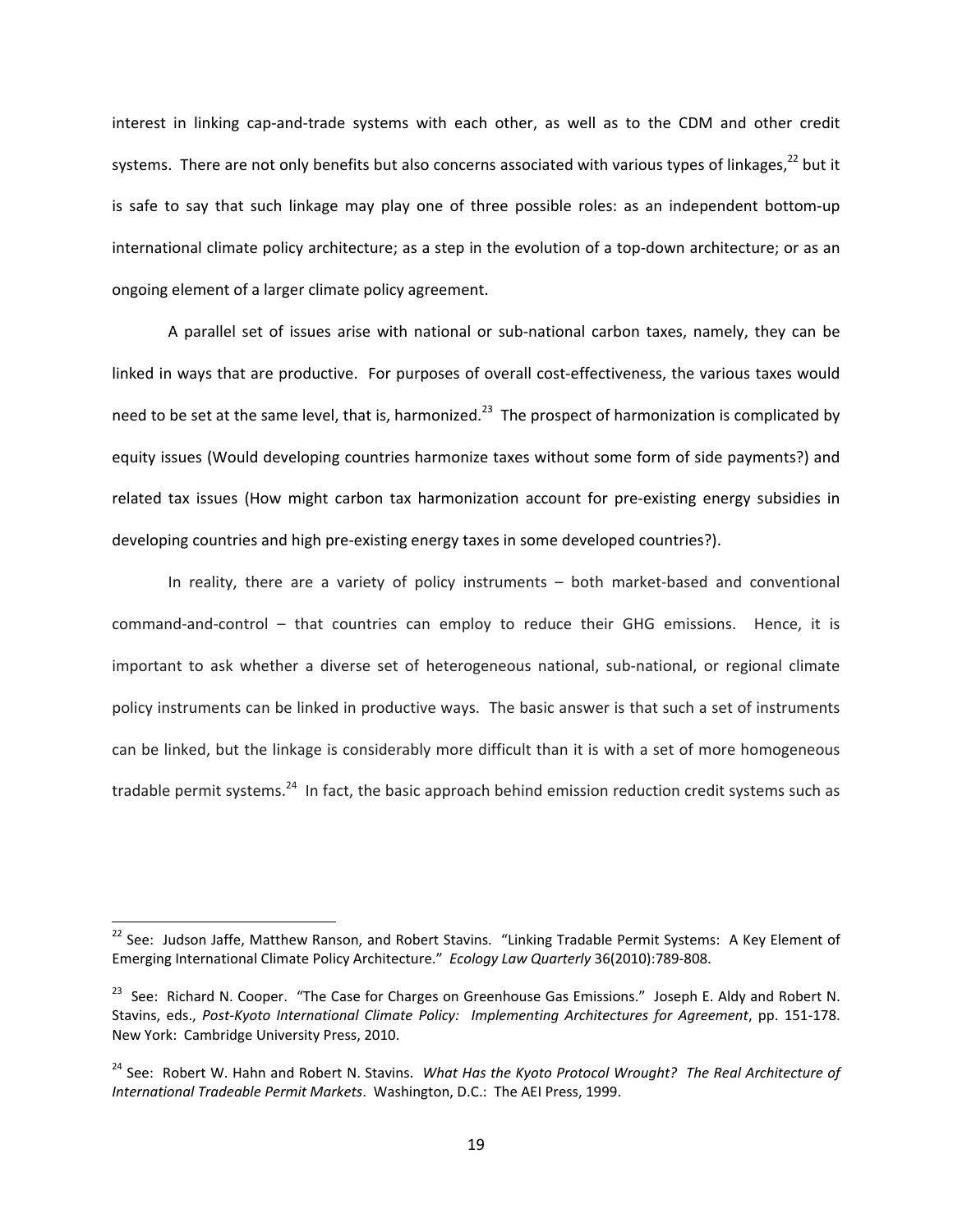the CDM and Joint Implementation (JI) can be extended to foster linkage opportunities among diverse policy instruments, including cap-and-trade, taxes, and certain regulatory systems.<sup>25</sup>

Another form of coordination can be unilateral instruments of economic protection, that is, border adjustments. In the case of a national carbon tax, this would take the form of a tax on imports that was equivalent to the implicit tax on the same domestically produced goods. In the case of a cap‐ and-trade system, this would take the form of an import-allowance-requirement, as it did in H.R. 2454, the climate cap‐and‐trade legislation passed by the U.S. House of Representatives in June, 2009. In that case, only a limited set of manufactured bulk products were covered, namely those that were judged to be both carbon-intensive in their production and subject to significant international competition.

#### 6. **Political Factors in Designing a Market‐Based Climate Policy**

#### *6.1 Allocation of Rents*

Political factors are, of course, at the heart of policy feasibility in a democracy. In general, it may be necessary to elicit support from concentrated interests.<sup>26</sup> A key question is whether the process of developing such support leads to the reduction in a policy's effectiveness (such as through muting the price signals of a market-based instrument) or increases its cost. This is frequently the case. However, a key merit of one of the policy instruments we consider in this article – namely, cap-and-trade – is that under many circumstances the process of developing political support need not lead to the impairment of the policy. This is because of a very important property of such systems: the independence of the equilibrium allocation of allowances after trading from the initial allocation.<sup>27</sup> This means that the

<sup>&</sup>lt;sup>25</sup> See: Gilbert E. Metcalf and David Weisbach. "Linking Policies When Tastes Differ: Global Climate Policy in a Heterogeneous World." Discussion Paper 2010‐38, Harvard Project on International Climate Agreements, Belfer Center for Science and International Affairs, Harvard Kennedy School, July 2010.

<sup>&</sup>lt;sup>26</sup> See: Nathaniel Keohane, Richard Revesz, and Robert Stavins. "The Choice of Regulatory Instruments in Environmental Policy." *Harvard Environmental Law Review*, volume 22, number 2, pp. 313‐367, 1998.

<sup>27</sup> See: David W. Montgomery. "Markets in Licenses and Efficient Pollution Control Programs". *Journal of Economic Theory* (1972): 395‐418.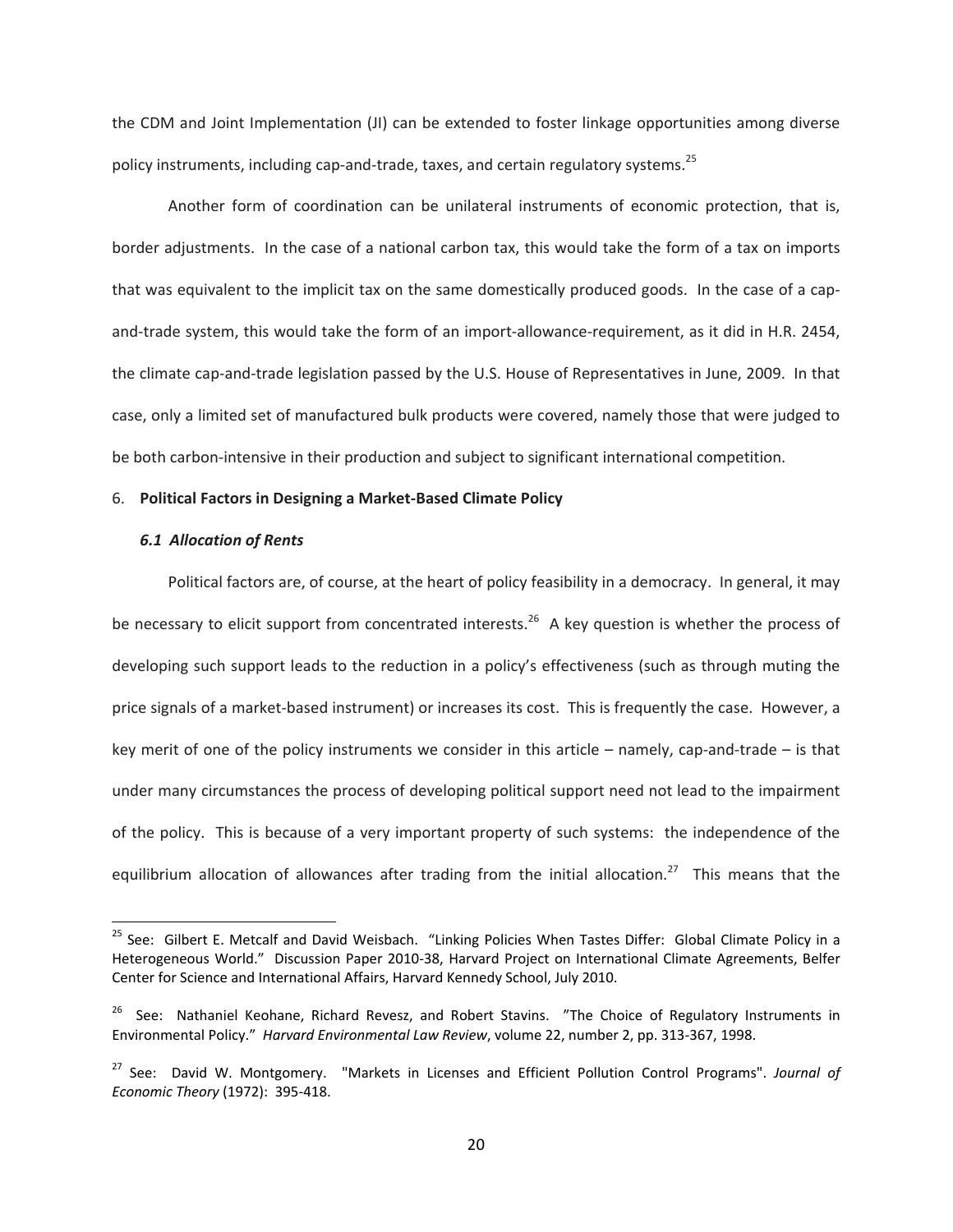legislature can distribute the allowances in a way that builds a constituency of political support for enactment without jeopardizing the policy's environmental integrity or its cost-effectiveness.<sup>28</sup>

At the same time, it is important to recognize that those market-based policy instruments that raise revenues for government – including taxes and auctioned allowances – can have their own political attraction, particularly at a time of chronic government budgetary deficits.

#### *6.2 Distributional Impacts and the Visibility of Costs*

Any public policy – whether cost‐effective or not – will inevitably have significant distributional consequences, even if it does no more than reinforce the status quo. In the case of U.S. climate change policy, the near-term distributional impacts will primarily reflect the cost of mitigating emissions. The climate benefits to any single nation of its emission‐reduction efforts will be spread globally and over a number of generations. Any meaningful climate policy will have the effect of increasing energy prices, particularly increasing the cost of energy derived from coal combustion and, to a lesser extent, petroleum and natural gas combustion, but mitigation policies would also benefit firms (and some regions) with zero-carbon technologies, such as wind, solar, and energy efficiency. The economic incidence of such energy price increases will make up a considerable share of the distributional impacts. These impacts will vary across sectors of the economy, across regions of the nation, and across income groups, and are likely to have profound political impacts on the feasibility of climate policy and the choice among climate policy instruments.

Give the political economy implications of the costs with various policy instruments, there are strong incentives for public officials to identify and select policies and instruments that minimize at least

 $^{28}$  There are, however, certain circumstances in which this independence axiom fails. On this, see: Robert W. Hahn and Robert N. Stavins. "The Effect of Allowance Allocations on Cap‐and‐Trade System Performance." *The Journal of Law and Economics*, forthcoming. In some cases, the tax‐interaction and revenue recycling impacts of the choice of free allowance allocation could significantly undermine cost-effectiveness. On this, see: Lawrence H. Goulder, Ian W.H. Parry, Roberton C. Williams III, and Dallas Burtraw. "The Cost‐Effectiveness of Alternative Instruments for Environmental Protection in a Second‐Best Setting." *Journal of Public Economics* 72(1999): 329‐ 360.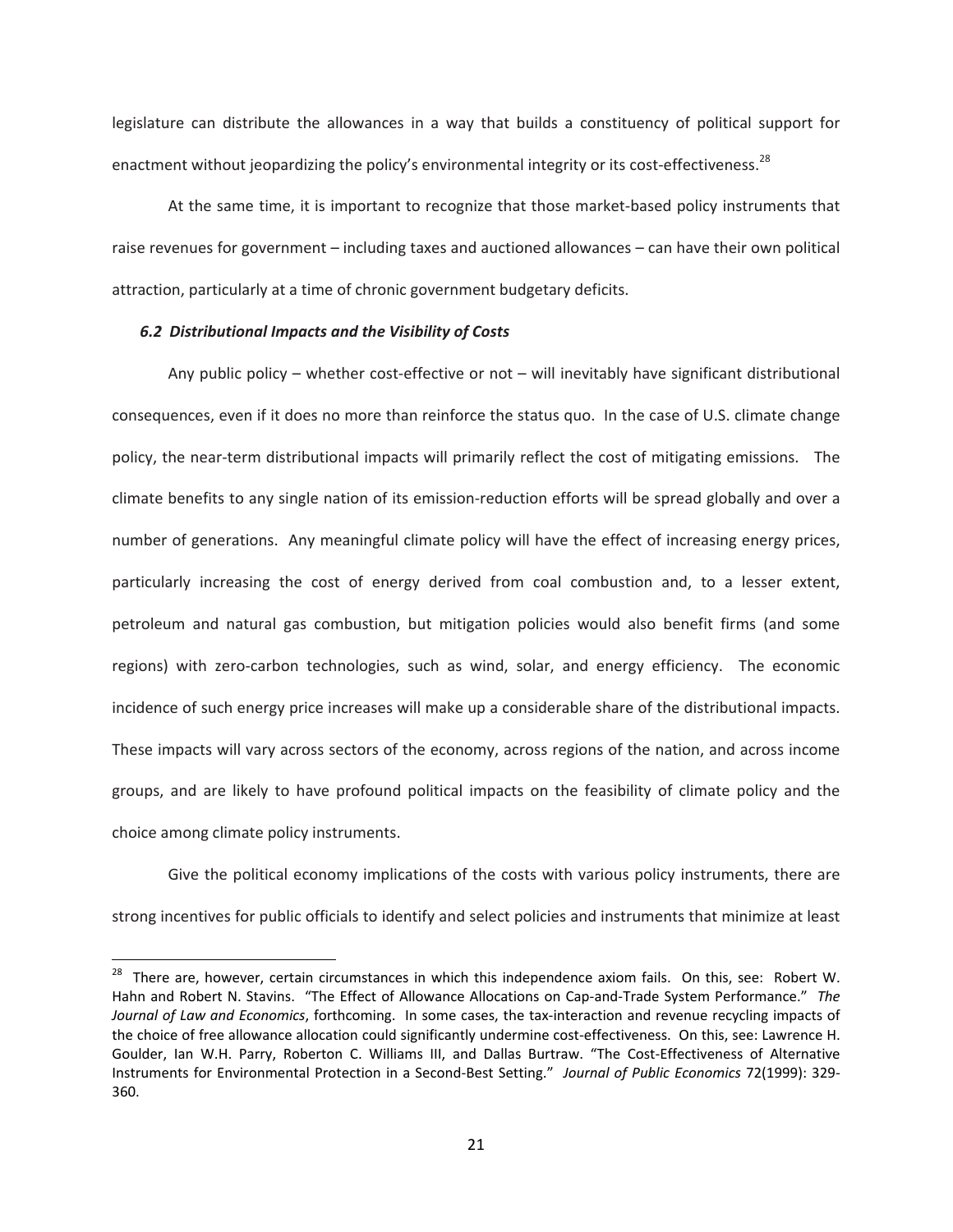the perceived costs of policies. Of course, this can be accomplished – in some cases – by implementing policies and/or policy instruments that are indeed low‐cost, either because they are essentially unambitious or because they are relatively cost-effective.

This can also be accomplished by identifying policy instruments that hide or at least partially obscure their costs. Indeed, this appears to be one of the major reasons why ordinary performance and technology standards have for so long been favored over market-based instruments.<sup>29</sup> A prime example is the apparent political attraction of Corporate Average Fuel Economy standards as a means of increasing the fuel efficiency of American automobiles, in contrast with the political aversion to gasoline taxes, even though the latter would accomplish more at lower cost (but in a highly visible manner).<sup>30</sup>

#### *6.3 Threat of Higher Costs*

Public and political interest in a market‐based policy instrument may respond positively to the threat of a high-cost regulatory alternative. The business community may prefer a more cost-effective (and hence potentially lower cost) market‐based policy to traditional command‐and‐control regulation. Some in the environmental community may also support a cost-effective policy if it enables a more ambitious environmental goal than possible under a conventional regulatory mandate.

During the policy debate over the 1990 Clean Air Act Amendments, the prospect of a costly regulatory standard for power plant  $SO<sub>2</sub>$  emissions prompted interest in a cap-and-trade regime that became the centerpiece of the law's approach to combat acid rain. Building on the successful experience with SO<sub>2</sub> cap-and-trade, the Environmental Protection Agency worked with Northeastern, Mid-Atlantic, and Midwestern states to design a nitrogen oxide emissions cap-and-trade program to reduce ground-level ozone pollution (smog). While states had the option to implement a conventional

<sup>&</sup>lt;sup>29</sup> See: Keohane, Revesz, and Stavins 1998.

<sup>30</sup> See: Robert Crandall. "Policy Watch: Corporate Average Fuel Economy Standards." *Journal of Economic Perspectives* 6(1992): 171‐180 and Mark R. Jacobsen. "Evaluating U.S. Fuel Economy Standards in a Model with Producer and Household Heterogeneity." UC – San Diego Department of Economics Working Paper, September 2010.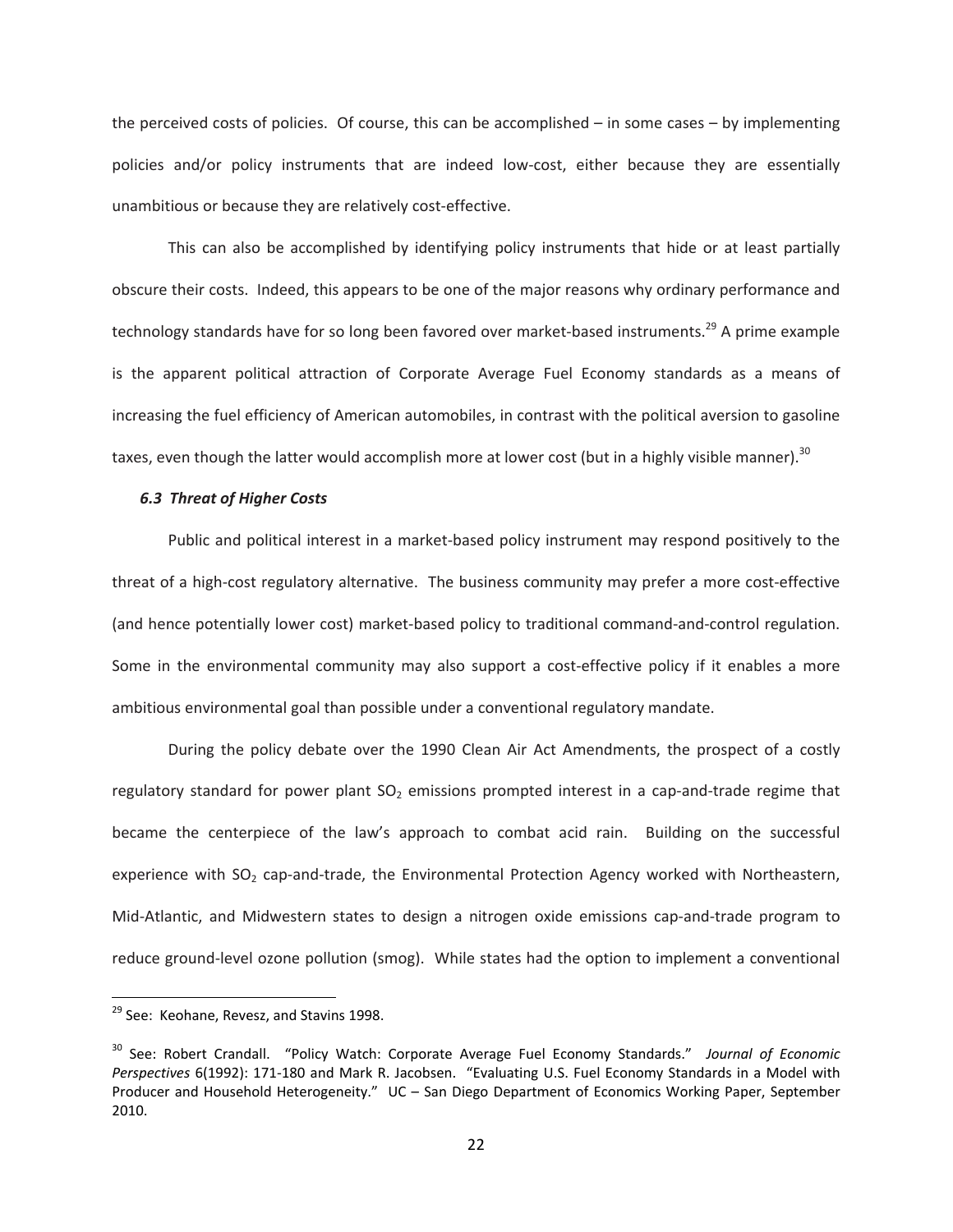command‐and‐control regulation in lieu of joining the cap‐and‐trade regime, every state chose to pursue the more cost-effective trading approach.

The threat of a high-cost regulatory alternative for greenhouse gas emissions could influence the potential interest in a market‐based policy approach. First, EPA could design regulations under the existing Clean Air Act that include some form of cap-and-trade or a variant of a clean energy standard. While existing law would circumscribe some potentially appealing attributes of a market-based climate policy (including revenue generation and cost containment through a safety valve) as well as prohibit a carbon tax outright, it could allow for a more cost-effective approach than conventional regulatory mandates. Second, the risk of a politically (and potentially economically) unpalatable regulatory scheme under the Clean Air Act may also mobilize interest in a legislative alternative.

#### *6.4 Navigating the Federal Government*

Pursuing a legislative option through Congress could involve a variety of legislative committees that would engage a variety of special interests. Consider the example of the Senate. A carbon tax bill would likely start in the Finance Committee, a cap-and-trade bill would likely start in the Environment and Public Works (EPW) Committee, and a clean energy standard bill would likely start in the Energy and Natural Resources Committee. If a cap-and-trade or clean energy standard bill raises significant revenue, it would likely be referred to the Finance Committee, while any bill that modifies the Clean Air Act (for example, by substituting a market-based policy for existing statutory authority) would likely be referred to the Environment and Public Works Committee. The committee that starts drafting a bill will shape it in line with its priorities – for example, revenue-raising for Finance, ambitious environmental goals for EPW – and the persistence of policy design as a bill moves through the legislative process would result in a final law reflecting those initial efforts.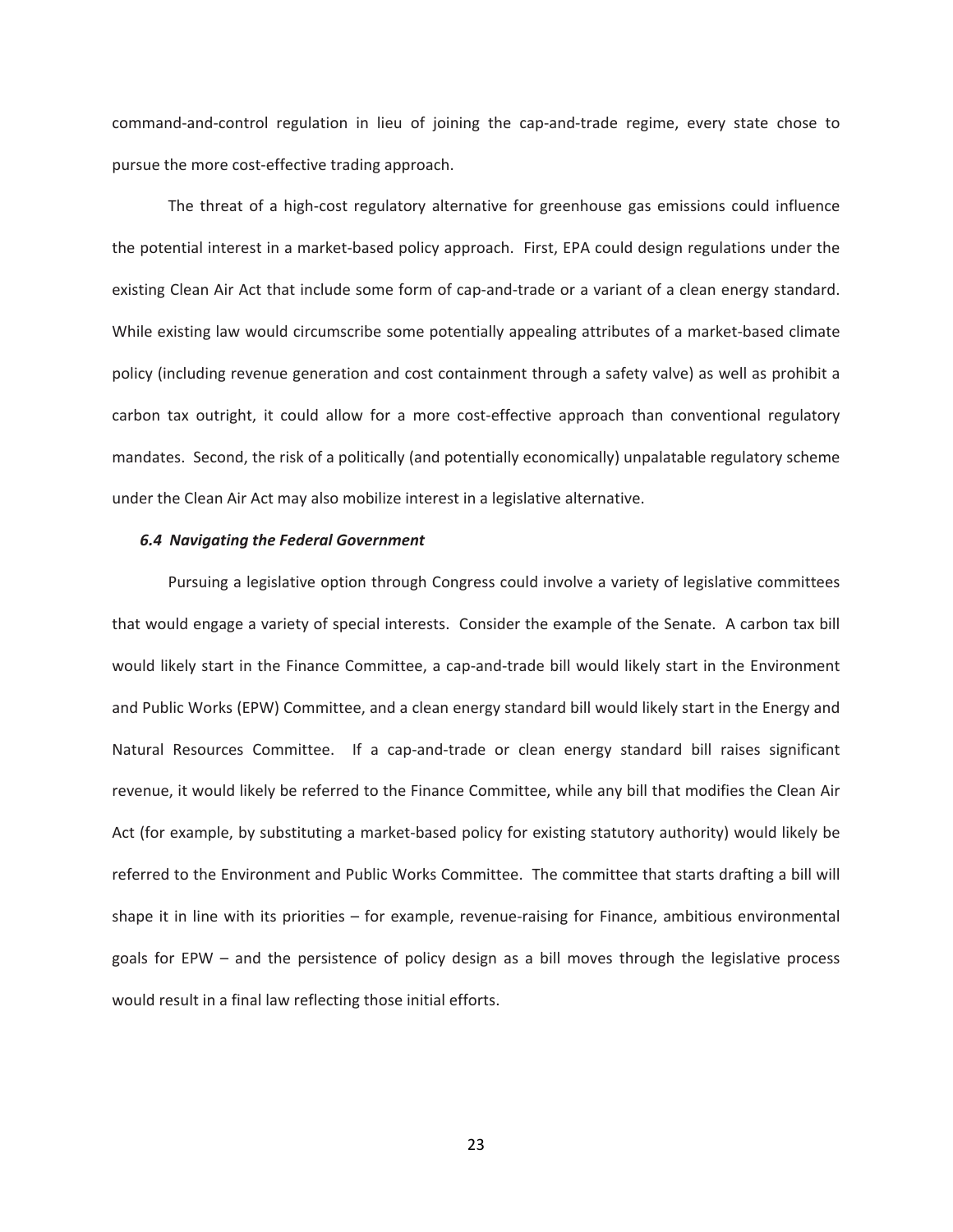#### *6.5 Gradual Ramp‐Up of Stringency*

A successful effort in designing and implementing a market‐based policy would also benefit from the positive experiences on other policy fronts related to the gradual ramp‐up in policy stringency. British Columbia implemented a carbon tax in 2008 at C\$10 per ton of carbon dioxide (tCO<sub>2</sub>) and increasing annually until reaching  $C$30/tCO<sub>2</sub>$  in 2012. To complement this gradual implementation of the policy, in the month before tax collection began, the provincial government provided checks to households representing the revenue expected to be raised by the tax in the first year. As the carbon tax revenue has increased, households and businesses have enjoyed larger reductions in their income taxes.

The  $SO<sub>2</sub>$  cap-and-trade program was phased in over two time periods, with the largest power plants covered by the program starting in 1995, and the balance of the covered facilities entering the program in 2000. The EU CO<sub>2</sub> Emission Trading Scheme began with a pilot phase in 2005 that imposed a relatively lax emission cap to enable time for covered facilities and government regulators to gain experience with the trading regime before moving into a more stringent second phase in 2008. State renewable electricity and alternative energy standards have likewise started with relatively modest goals – the average renewable target for the 24 operational state programs in 2010 was about 4.7% – but will ramp‐up by a factor of three by 2020.

#### **7. What Will the Future Hold for Market‐Based Policy Instruments?**

The U.S. political response to possible market-based approaches to climate policy has been and will continue to be largely a function of issues and structural factors that transcend the scope of environmental and climate policy. Because a truly meaningful climate policy – whether market-based or conventional in design – will have significant impacts on economic activity in a wide variety of sectors (because of the pervasiveness of energy use in a modern economy) and in every region of the country, it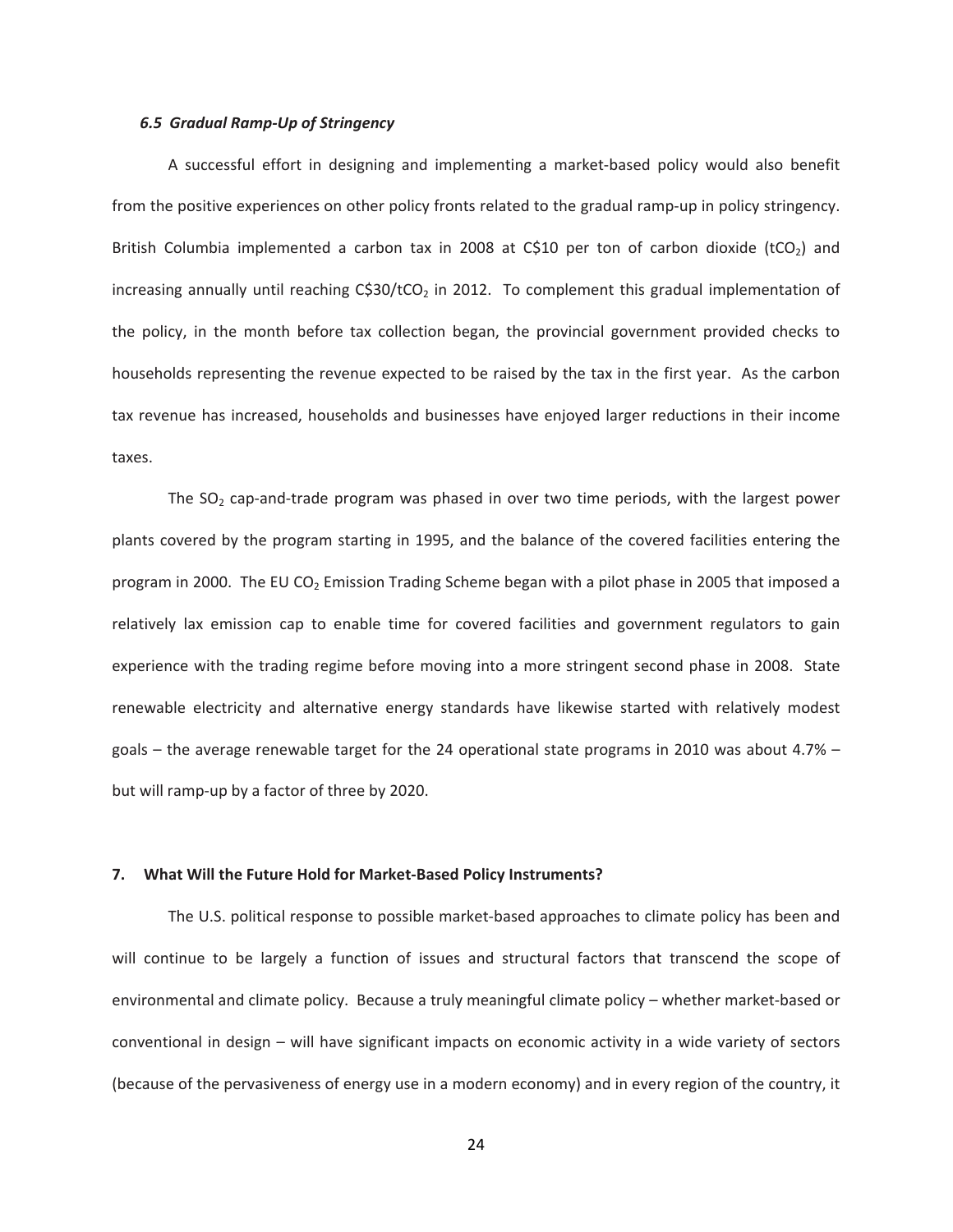is not surprising that proposals for such policies bring forth significant opposition, particularly during difficult economic times.

In addition, U.S. political polarization – which began some four decades ago, and accelerated during the economic downturn – has decimated what had long been the key political constituency in the Congress for environmental (and energy) action, namely, the middle, including both moderate Republicans and moderate Democrats. $31$  Whereas Congressional debates about environmental and energy policy had long featured regional politics, they are now fully and simply partisan. In this political maelstrom, the failure of cap-and-trade climate policy in the U.S. Senate in 2010 was essentially collateral damage in a much larger political war.

That said, it is possible that better economic times will reduce the pace  $-$  if not the direction  $-$  of political polarization. Furthermore, it is also possible that the ongoing challenge of large Federal budgetary deficits will at some point increase the political feasibility of new sources of revenue. When and if this happens, consumption taxes (as opposed to traditional taxes on income and investment) could receive heightened attention, and primary among these might be energy taxes, which can be significant climate policy instruments, depending upon their design.

Some would argue that a mobilizing event will soon precipitate U.S. climate policy action. But the nature of the climate change problem itself helps explain much of the relative apathy among the U.S. public and suggests that any such mobilizing event may come "too late." Nearly all of our major environmental laws have been passed in the wake of highly‐publicized environmental events or "disasters," including the spontaneous combustion of the Cuyahoga River in Cleveland, Ohio, in 1969, and the discovery of toxic substances at Love Canal in Niagara Falls, New York, in the mid‐1970s. But note that the day after Cleveland's Cuyahoga River caught on fire, no article in *The Cleveland Plain Dealer* commented that the cause was uncertain, because rivers periodically catch on fire from natural

<sup>31</sup> See: Robert N. Stavins. "Polarized Politics Paralyze Policy." *The Environmental Forum,* Volume 28, Number 6, November/December 2011, p. 16.